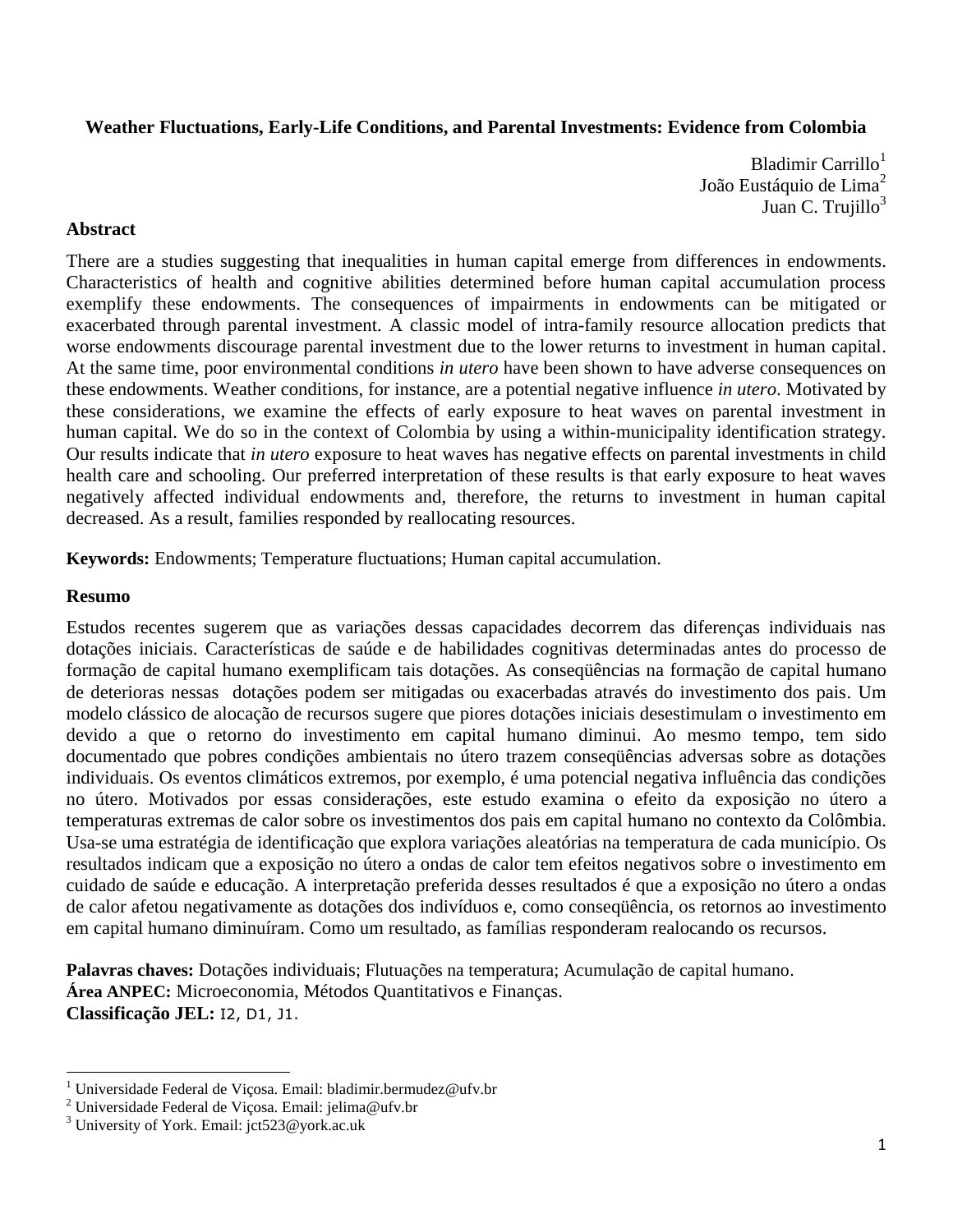### **1. Introduction**

Individual capabilities are an important determinant of human capital. Recent studies suggest that inequalities in capabilities emerge from differences in endowments. Characteristics of health and cognitive and noncognitive abilities determined before human capital accumulation process exemplify these endowments (CUNHA; HECKMAN, 2008, 2009). The human capital consequences of impairments in endowments can be mitigated or exacerbated through parental investment. Becker and Lewis (1973)'s seminal study suggests that worse endowments discourage parental investment due to the lower returns to investment in human capital. At the same time, a literature argues that birth outcomes are closely related to these endowments. For example, it has been documented that low birth weight children are likely to have brain damage and impairments in the growth of brain structures related to learning (ABERNETHY; PALANIAPPAN; COOKE, 2002; HACK; KLEIN; TAYLOR, 1995). Along these lines, exposure to poor environmental conditions *in utero* has been shown to have adverse consequences on birth outcomes (ALMOND, 2006; BARRECA, 2010; CURRIE; ROSSIN-SLATER, 2013).

Altogether, these facts suggest that weather shocks could have long-term impacts on human capital accumulation of cohorts exposed prenatally during these periods. Episodes of high temperatures can adversely affect birth outcomes, thereby affecting endowments through changes in disease environment, agricultural activity, and maternal stress. Heat waves may favor the survival of vectors that transmit diseases such as malaria, which can harm the fetus through direct transmission from the mother and/or oxygen deprivation associated with anemia (CRIMMINS; FINCH, 2006). In addition, episodes of high temperatures can adversely affect agricultural production and, in turn, lead to inadequate nutrition due to lower food production and less variety of diets. Furthermore, a pregnant woman may be more susceptible to heat stress (STRAND; BARNETT; TONG, 2012; WELLS; COLE, 2002). And stress has been linked with increases in levels of hormones that regulate growth and development of the fetus (WADHWA et al., 1993). As a result, prenatal exposure to heat waves potentially affect parental investment in human capital through changes in individual endowments.

While there are studies that evaluate the effects of different prenatal environments on investment in human capital (ADHVARYU; NYSHADHAM, 2014; BARRECA, 2010), there has been little systematic research on the effects of early weather conditions. Understanding the effects of weather shocks is important in view of projections indicating that the annual temperature will increase in the next decades due to manmade pollution, making more frequent extreme weather episodes (IPCC, 2007). Therefore, estimates of the effects of early exposure to heat waves may be of particular interest to policy makers.

In this study, we examine the effects of early exposure to heat waves on parental investment in human capital. We do so in the context of Colombia by using a within-municipality identification strategy. Colombia is a country with a temperature that varies widely through short periods of time and has been the World's third most hit country by weather-related losses (CATARIOUS; ESPACH, 2009; GERMANWATCH, 2011). In particular, Colombia is exposed to El Niño and La Niña, which are weather events that take place, on average, every four years and cause episodes of extreme temperatures. Some projections suggest that in the coming decades, weather events will affect 8 out of 10 Colombians living in vulnerable areas (CATARIOUS; ESPACH, 2009).

Our approach for discerning the impacts of temperature from unobserved influences is based on three main components. First, we use high frequency information in order to build a weather dataset, which can be linked to microdata by using date and place of birth. Second, we use temporary temperature deviations from historical averages to limit the influence of unobservables co-varying with temperature levels. Third, we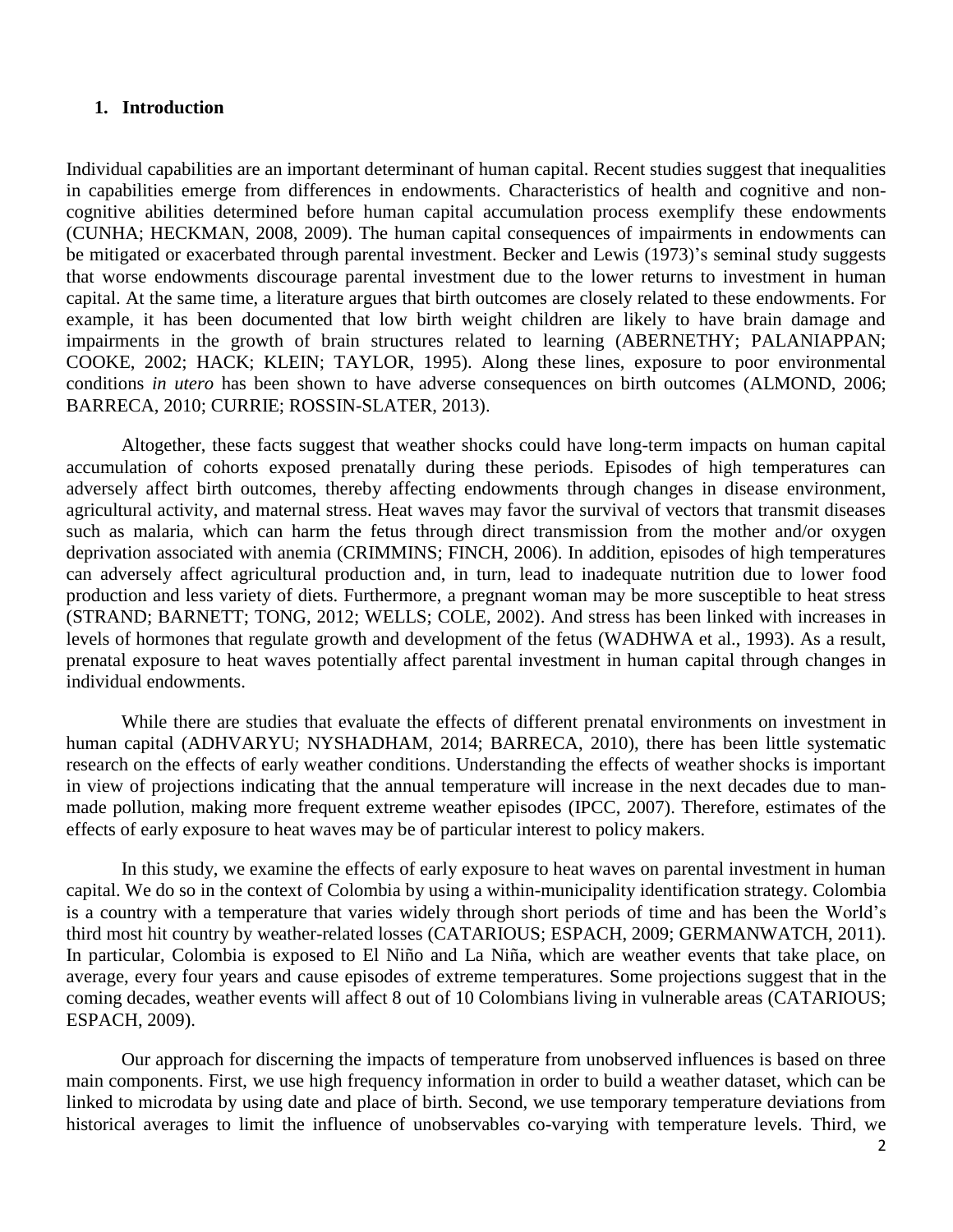control by a full set of municipality, month, and year fixed-effects in order to account for time invariant characteristics, aggregate shocks, and seasonal factors that might be related to temperature shocks. Thus, our approach exploits random fluctuations in temperature from municipality-specific deviations in temperature after controlling for all seasonal factors and common shocks to all municipalities.

We start showing evidence of the effects of heat waves on birth outcomes. Using natality data, we find that increases in temperature are associated with poorer birth outcomes. Specifically, we find that exposure to heat waves in the first trimester of pregnancy reduces the Apgar score and increases the risk of low birth weight. Our main results focus on the effects of early temperature conditions on parental investments. Using census data, we find adverse effects on investment in child health care and schooling. In particular, an increase of one standard deviation in temperature during the first trimester of pregnancy is associated with a 1.8% reduction in the likelihood of pre-school attendance.

Our favorite interpretation of these results is that, given constant returns to child quality, worse endowments involve negative externalities on the ability of parents to invest in human capital. But we find this is not all that is going on. Rather, early exposure to temperature shocks changed the returns to child quality and families responded by reallocating resources. This interpretation is made somewhat more plausible by the results in the previous studies documenting a positive intra-family correlation between initial endowments and parental investments (ALMOND; MAZUMDER, 2013; DATAR; KILBURN; LOUGHRAN, 2010; ROSALES-RUEDA, 2014), and by our results. In particular, a possible interpretation of our findings is that early temperature shocks impair cognitive abilities and this increases the cost of child quality, which, in turn, leads to disincentives to invest in human capital.

We should recognize that there are several threats to the validity of our conclusions. First, there is evidence documenting that temperature increases result in declines in economic activity, even in nonagricultural sectors, which could reduce wages and/or employment (DELL; JONES; OLKEN, 2012). Therefore, one possibility is that our results are reflecting a persistent decline in family income which negatively affected human capital investment. Since the drop in income is caused by temperature shocks, their omission does not introduce a bias in our estimates per se, but rather affects the interpretation of the estimated relationship. Thus, in the presence of persistent falls in income, the effect of weather shocks on investment in human capital cannot be attributed only to variations in individual endowments. But if the persistent fall in income plays a key role in explaining our results, then we should see that the parental timeintensive investment should increase for children exposed to heat waves in utero as a result of lower value of time, as suggested by the findings of Miller and Urdinola (2010). In general, the use of health services in Colombia is cheap or free but requires a considerable amount of time. However, we find that parental investment in child care not only not increase, but decrease. In addition, we also do not find that early temperature conditions negatively affected maternal labor supply, which is not consistent with persistent reductions in value of time. As an exploratory analysis, we examine the relationship between early temperature conditions and parental investment including a proxy variable of shocks in local economic activity to investigate the role of persistent drop in income. All our estimates remain unaffected when we control for such proxy variable. Although we cannot completely rule out the possibility that persistent changes in income play a role, the evidence suggests that they are not the main mechanism explaining our results.

Second, it could be argued that our results reflect changes in the composition of births. For example, a possibility is that families mitigate temperature shocks by migrating and families who make these decisions have higher socio-economic status. Thus, our results may reflect the fact that less educated mothers, on average, are exposed to higher temperature and they tend to invest less in their children regardless of early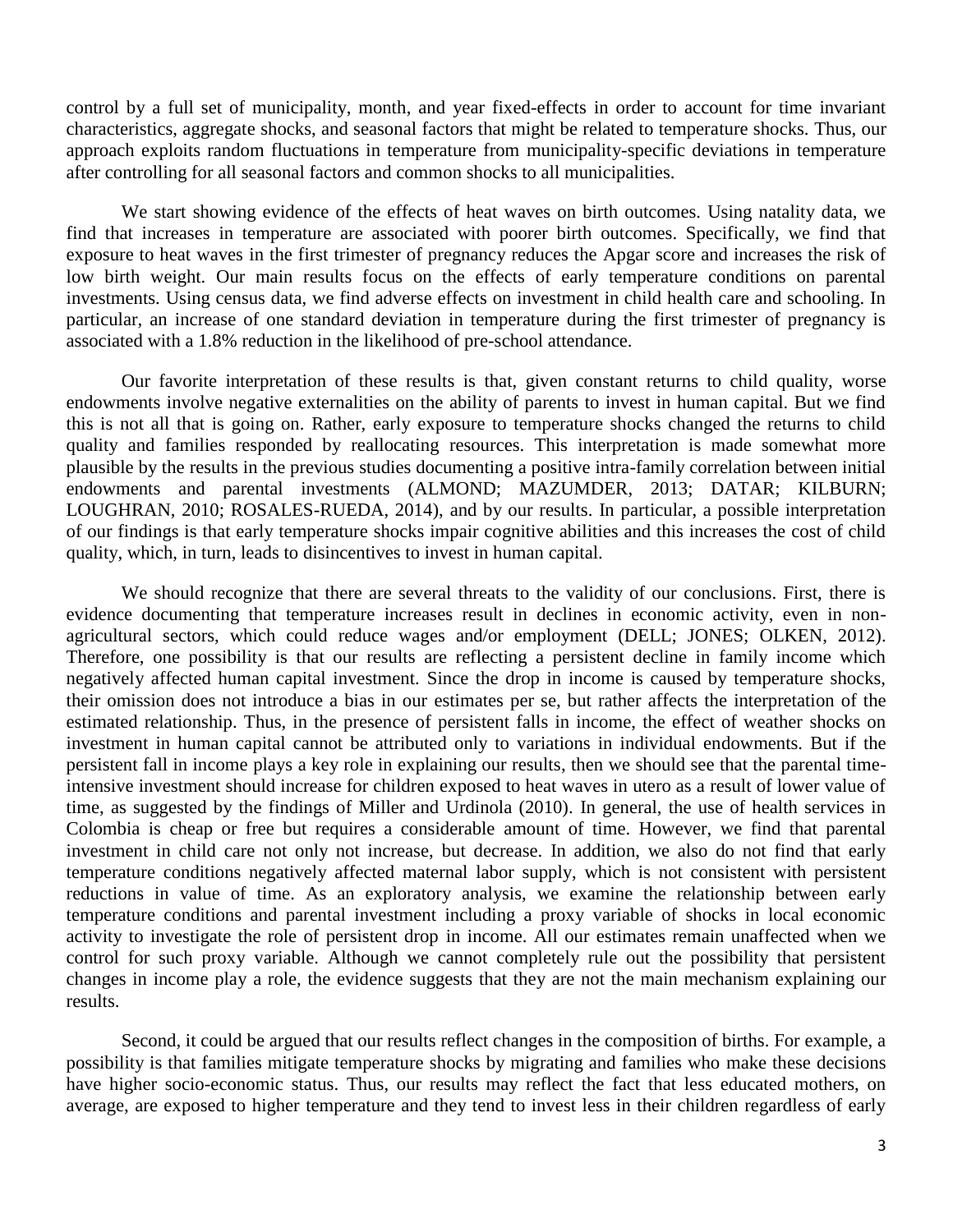weather conditions. To address this issue, we investigate if maternal characteristics, such as age or schooling, are related to early temperature conditions. We find no evidence that temperature predicts systematic changes in maternal characteristics, suggesting that there are no compositional changes in births.

Third, it could be argued that heat waves increase the rate of fetal death. If those weaker fetuses are the most likely to die, then our regressions samples would be based on a select group of "healthy" infants. Any selection bias that results from using this select group will likely lead to an underestimate of the true effect of early temperature shocks. We show that the number of births does not systematically vary with temperature shocks, suggesting that such a selection bias is not present. As an additional exercise, we investigate whether temperature shocks affect the sex ratio. This provides a way of assessing the presence of fetal selection bias in view of literature suggesting that poor conditions in utero has worse consequences on the male fetuses (ALMOND; MAZUMDER, 2011; ERIKSSON et al., 2010; KRAEMER, 2000). Hence, if there is any fetal selection bias we should observe that increases in temperature lower the sex ratio in favor of the girls. Our results show no evidence supporting a statistically significant relationship between sex ratio and temperature shocks.

Our study is related to literature that evaluates the importance of poor environmental conditions in utero on parental investment. Using the introduction of malaria eradication programs in Mexico, Venkataramani (2012) found that individuals with lower in utero exposure to malaria started school at an earlier age. Adhvaryu and Nyshadham (2014) show that an iodine supplement program during pregnancy in Tanzania increased breastfeeding duration and vaccinations among children. Almond, Edlund, and Palme (2009) study the effects of radioactive fallout caused by the Chernobyl accident in Switzerland and also provide indirect evidence that the investment in human capital decreased. Parman (2013) finds that exposure in utero to the 1918 influenza pandemic implied less investment in schooling.

Our study makes a few contributions to this literature. First, we see our study as a first attempt to show the systematic importance of early weather conditions on human capital investments. Most of previous studies have investigated the influence of unique and uncommon historical events and the validity of its conclusions to the world today may be questionable. In contrast, the Earth's climate is expected to become hotter in the near future, which would increase the frequency of heat extreme episodes. Second, we use a broader set of parental investment measures. Most of previous studies use limited measures or rely on indirect evidence. For example, Almond, Edlund, and Palme (2009) argue that parents adopt reinforcing strategies because the effect of fetal exposure to the radioactive fallout on cognitive skills was greater in poor families. This evidence is compelling, but it turns out to be only suggestive. In contrast, we use direct measures of parental investment such as pre-school attendance and childcare. Third, we also offer interesting new evidence of potential mechanisms. In particular, we investigate whether prenatal exposure to heat waves involves changes in fertility decisions. This is important given that families with unhealthy children could change their future demand for children (SCHULTZ, 1997), which would affect investment in child quality as predicted by the quantity-quality model of fertility (BECKER; LEWIS, 1973). Therefore, if there are significant effects on fertility, this would be supportive evidence that variations in endowments involve externalities in the ability of parents to invest in human capital.

The remainder of this paper is structured as follows. The next section presents a simple framework that explains the relationship between individual endowments and parental investment. The third section describes the data used. The fourth presents the econometric model. The fifth section presents the results. The sixth section presents an overview of the results of several exercise of robustness. Finally, the seventh section concludes.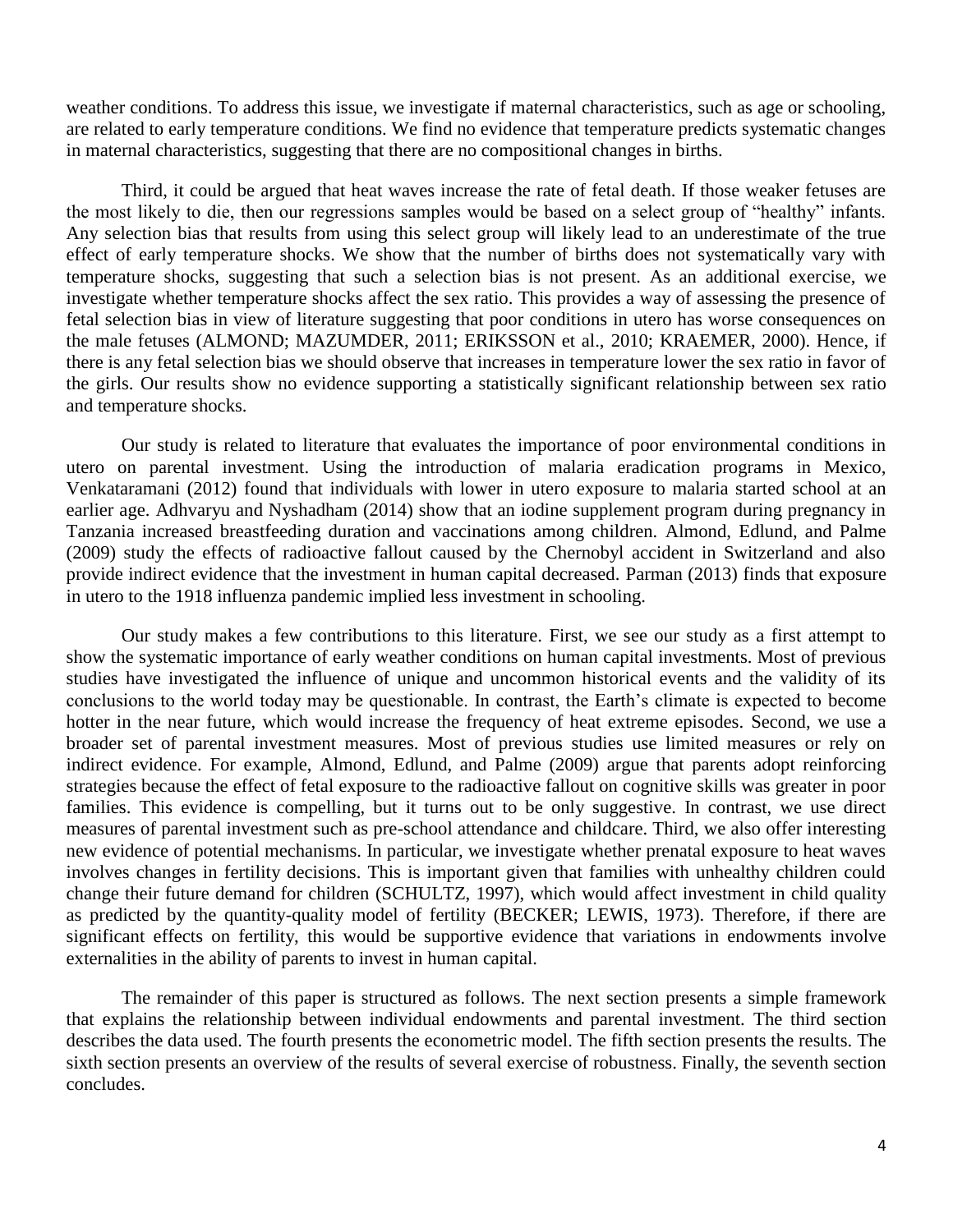## **2. Framework**

To illustrate how the early temperature conditions could affect parental investment in human capital, the human capabilities formation model developed by Heckman (2007) and Cunha and Heckman (2007) can be used. The model argues that early individual endowments and parental investment interact and it defines human capital formation. Parents can offset or reinforce a shock that affected the initial endowments through investment in human capital. To formalize this, we assume two periods (pre-natal and post-natal) and use the following capabilities' production function:

$$
h = Ah(I)
$$

where  $h$  is a measure of human capital formation, and  $I$  the parental investment during the post-natal period<sup>4</sup>. The term *A* represents a productivity factor that is directly related to the innate endowments of individuals. This implies that the investment would have a larger effect on the formation of human capital in either the most productive or the best endowed individuals, a feature that is known as "complementary dynamics". Another implication of this production function is that the initial endowments can have a direct effect, individuals with more initial skills accumulate more human capital given constant levels of investment. This second feature is known as "self-productivity". Thus, this function production has all the properties discussed in Heckman (2007).

For this study's proposals, we assume that the first-period exposure to heat waves has negative effects on the initial endowments and parents see such endowments. The optimization problem of parents consists in distributing resources on investment in human capital and the consumption of other goods. The parents are altruist and their utility increases with higher levels of *h.* Then, worse initial endowments as a consequence of a pre-natal shock caused by heat stress implies a reduction in the returns to investments. As a result, the optimal strategy would be to increase consumption in other assets and reduce investment in human capital. Therefore, this simple model predicts that parents would adopt reinforcement strategies if temperature shocks negatively affect initial endowments. This prediction is consistent with Becker and Tomes (1973)'s model.

### **3. Data 3.1.Weather Data**

 $\overline{a}$ 

We use monthly temperature and precipitation data provided by Matsuura and Willmott (2012). This dataset provides estimates of climate around the world at a level of about 56x56 kilometers. These estimates are based on information collected from several nearby weather stations. The data provided geographical coordinates that identify the spatial location of weather information. Weather information is provided for each of these coordinates or nodes, constituting a monthly series for the period 1900-2010. In order to construct a municipality-by-month of weather panel over this period, we use a strategy similar to Rocha and Soares (2015). To start with, we compute the centroid for each municipality. Then, using the centroid for each of these municipalities, we located the four nearest nodes. Thus, we build monthly series of temperature and precipitation for each municipality as the weighted average of estimates related to the four nodes. We use the inverse of the distance of each municipality to each of the four nodes as weights. This information is merged with the microdata described in the next section.

<sup>&</sup>lt;sup>4</sup>We assume that investment in prenatal period is irrelevant compared to the postnatal period in monetary terms. In order to maintain simplicity, we assume that the production function contains only the postnatal investment. We also assume that *h* is a strictly concave in *I*, indicating that there are diminishing marginal returns on postnatal investments.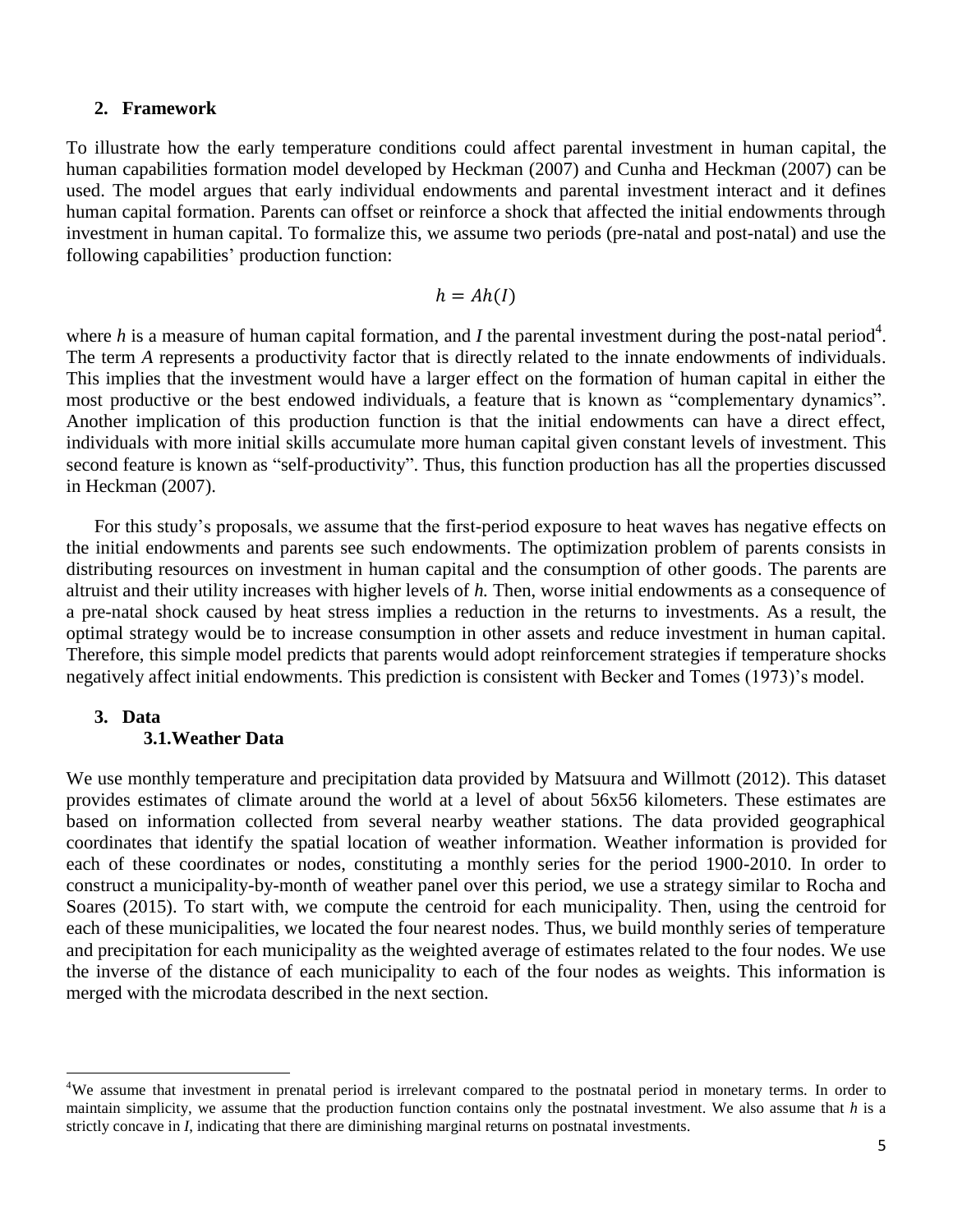We build our measure of temperature fluctuations for the municipality *j*, month *m* and year *t*, as follows:

$$
T_{jmt} = \frac{temperature_{jmt} - \overline{temperature_{jm}}}{sd(temperature_{jm})}
$$
 (1)

This measure indicates how many standard deviations the temperature is above (or below) the historical average for a given municipality and point in time. We calculate the historical mean and standard deviation for each municipality using information from the

period 1900-2010. Our measures of prenatal exposure to temperature changes during the *q* trimester for each individual are calculated as follows:

$$
\overline{T_{jq}} = \left(\sum_{\Gamma=3q-2}^{3q} T_{j\Gamma}\right)/3
$$

where  $\Gamma$  corresponds to the months of gestation. This calculation assumes that individuals were nine months in utero. Thus, the use of this variable would lead to a measurement error in exposure of individuals who were born prematurely. Our main response to this concern is that to the extent that this measurement error is important, it will lead to a downward bias in the effect of temperature changes. If it is so, our results showing large impacts would become even more telling. As a robustness analysis, we estimate the impact of temperature changes on birth outcomes using the sample including all infants and a subsample that excludes premature births.

Figure 1 shows the evolution of standardized temperature for the period 1995-2010. The figure shows that the temperature varies widely over time. The years with highest temperature are 1998 and 2010.It is also observed that the temperature is almost never below one standard deviation from the historical average, while periods of heat waves are more frequent. Figure 2 shows the spatial distribution of the incidence of heat waves (defined as 1.5 standard deviations above the historical average). The figure shows that the incidence of high temperatures also varies significantly across municipalities. Episodes of extreme heat occur, on average, in 10% of the Colombian municipalities. Yet, there are periods with pervasive heat waves hitting almost 80% of the municipalities and periods with no municipality experiencing a heat wave.

#### **3.1.Natality Files**

 $\overline{a}$ 

The Colombian Department of Statistics (DANE) is the source of the birth certificate microdata which are publicly available from 2009. We obtained these data for 2009 and 2010 within the 1120 municipalities in Colombia- approximately 1.4 million birth records. The data include the exact date of birth, duration of pregnancy, sex, birth weight, Apgar<sup>5</sup> scores and maternal characteristics such as marital status, age and education. Importantly, the information about municipality of residence is also provided. The sample is limited to births that were certified by a physician, which implies a reduction of about 2%. We also dropped the 269,642 births with either less than 37 weeks gestation or missing gestation information. The final sample consists of about 1,057,912 births. The dependent variables of interest are 5 minute Apgar score, low 5 minute Apgar score (<8), and low birth-weight ( $\leq$ 2,500 gr.). Using the municipality of residence of mother

 $<sup>5</sup>$  The Apgar test is a clinical test that is given to the newborn in which five parameters are assessed. The parameters evaluated are</sup> muscle tone, respiratory effort, heart rate, reflexes and skin color. The test provides a total score between 0 and 10, where a higher score means healthier.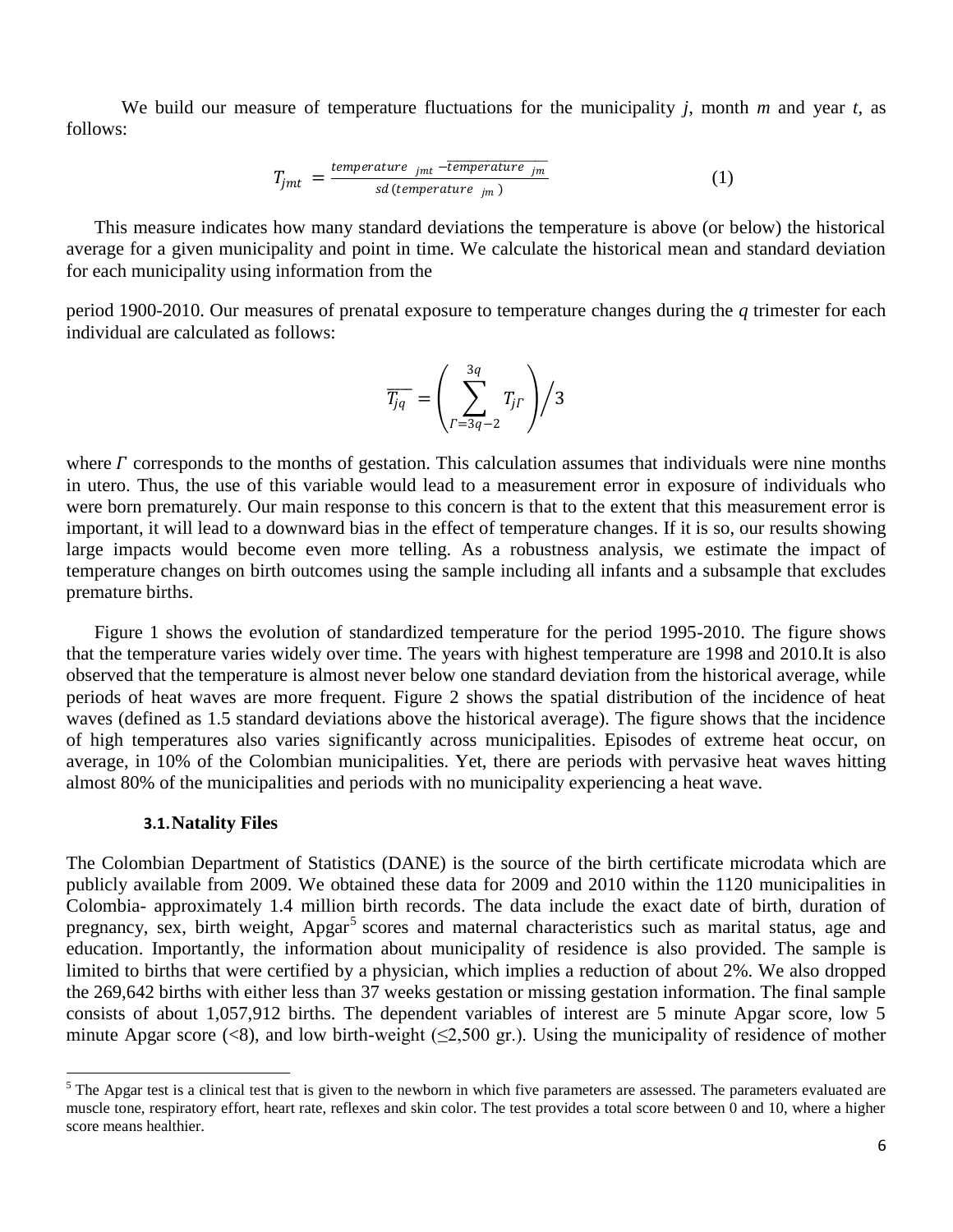and date of birth, we merge these data with our weather database. Thus, we identify prenatal exposure to temperature changes for each infant who was conceived between 2008 and 2010. Table 1 shows a statistical summary of the birth data.

The short period of study raises some concerns about the variation in the prenatal exposure to temperature. However, this has little empirical support. Indeed, there is substantial variation over time and space in that short window of time. Figure 3 shows that while in most months of 2008 the temperature is located practically in its historical average, from 2009 it is placed between 2 and 4 standard deviations above it. In fact, there are months in which temperature is placed nearly 4 standard deviations above the historical average. The figure also shows that these changes were heterogeneous across municipalities. For example, in the first months of 2010 there are municipalities where the temperature is at about 1 standard deviation above average, while in others it is at almost 4 standard deviations above. This suggests that there is substantial variation in that narrow window of time, which allows us to assess the effects of temperature shocks.

## **3.2.Demography and Health Surveys**

To evaluate the effects of early weather conditions on investment, we use the Colombian Demography Health Survey (DHS), which is a nationally representative survey of women of childbearing age and is conducted every five years from 1986. We use the DHS of 2005 and 2010 because, with the exception of the DHS 1990, the DHS of previous years do not provide information about the municipality of residence. Without this information we are unable to identify pre-natal exposure to temperature fluctuations. Our sample consists of 31,557 children born between 1999 and 2010. This survey provides information about the exact date of birth, but the municipality of birth is not directly known. But the survey provides information on the years of residence in the current municipality. From this information, we can identify children born in the current municipality of residence. Limiting the sample to these children implies a loss of 13% in the number of observations. We also dropped 536 dead children at the time of the survey. We also eliminated to 2,860 children who are less than 6 months old. The size of our basic sample consists of 23,790 observations, but it varies across estimations because there are variables with missing values.

This survey allows us to study two types of parental investment measures: health care and development activities. As measures of health care, we use breastfeeding duration and vaccinations. To study breastfeeding, we focus on children over two years old. Most of the children in this group have completed or is not breastfeeding. This variable is subject to measurement error because it is based on retrospective information. Our identification strategy requires that this measurement error is uncorrelated with pre-natal temperature exposure. This seems plausible.

We constructed dummies indicating vaccination status for each of the following variables: hepatitis B, DPT, polio and measles. For hepatitis B, we created a dummy variable indicating whether a child received the third dose, which is expected to be received between 6 and 18 months of age. For DPT and polio, we use created dummies indicating whether a child received the second or third doses. The DPT doses are expected to be received between six and eighteen months of age, while polio doses are expected in children between 4 and 18 months of age. For measles, we create a binary variable equal to one if the child received the first dose, which is expected to be received between 12 and 15 months old. The models using the measles vaccine status as the dependent variable excludes children who are under the age of twelve months.

The variables regarding development activities are available only in the 2010 DHS. One perhaps more appropriate measure would be the time spent on these activities, as in Hsin (2012). However, DHS does not provide this information and, therefore, we are limited to examine whether parents do or not these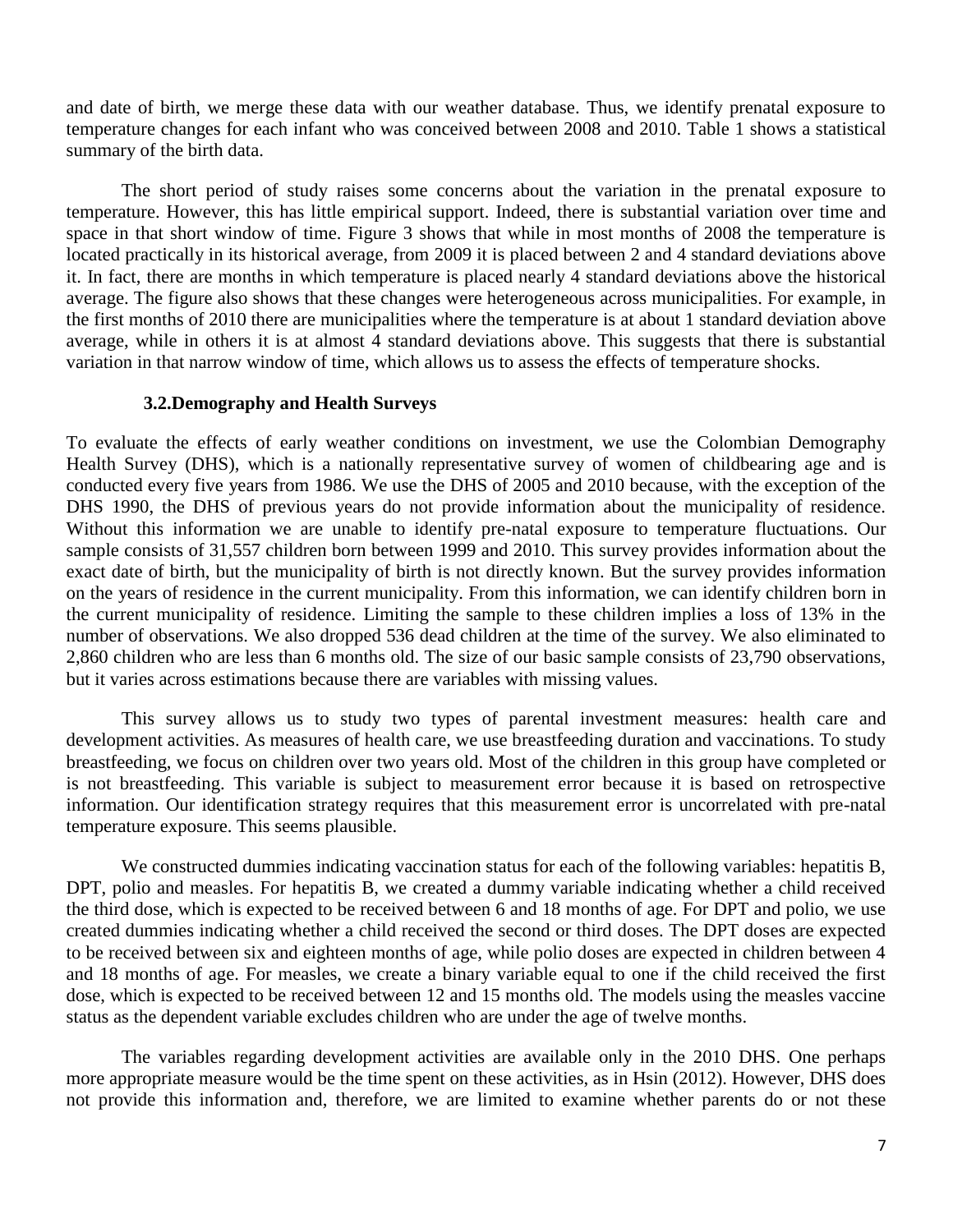activities. We use dummy variables for playing, walking, reading, and singing activities (see Table 2 for summary of data).

## **3.3.Census 2005**

To investigate the potential effects of early temperature shocks on parental investment in education, we use microdata from the 2005 census. The Integrated Public Use Microdata Series (IPUMS) provides a one percent sample for 2005. Data on month, year and place of birth of individuals are provided. However, IPUMS re-classified birthplace in blocks of municipalities. For example, Ebejico, St. Jerome, and Sopetran municipalities represent a block. Thus, the 1120 Colombian municipalities are classified in about 533 blocks, indicating that on average a block contains two municipalities. Given this, we can identify only the block of birth and not the municipality. To link this information with our weather data, we build a block-by-month of weather panel over the period 1900-2005. These data were merged using the date and block of birth<sup>6</sup>.

From census data, we use two measures of parental investment. The first is a dummy variable indicating pre-school attendance for a child between three and six years of age. The second is a dummy variable indicating whether a child between 7 and 9 years old never went to school. The reasoning for this variable is that children who never went to school receive less investment in education. We focus on this age group because in Colombia the minimum school age is six years. We do not include older children because the decision to go to school is more likely to depend on them. We also study the effects of pre-natal exposure to temperature shocks on human capital formation using IPUMS. With this in mind, we use illiteracy status and education years for children between seven and nine years of age.

From census data, we study two additional variables. The first is a dummy variable indicating whether a child between two and nine years old has a younger brother from the same mother. The second variable of interest is maternal labor force participation status for children between one and nine years old. We are interested in analyzing how fertility and labor force participation are affected by exposure during pregnancy to the temperature shocks.

## **4. Empirical Strategy**

 $\overline{a}$ 

We regress each outcome  $y$  on a set of temperature exposure measures. Separate exposure measures for each trimester during pregnancy are included simultaneously. We use the following specification:

$$
y_{ijmt} = \alpha + \sum_{q}^{3} \beta_q \overline{T_{jq}} + \gamma Z + \mu_j + \zeta_m + \lambda_t + \xi_{ijmt}
$$
 (5)

where  $\overline{T_{jq}}$  is the exposure of trimester *q* of gestation for the individual *i*, born in the municipality *j* in the month *m* in of the year *t*. *Z* is a vector of control variables including maternal and child characteristics. Z also includes precipitation and precipitation squared. In our analysis of parental investments, we also include a vector of municipality specific time trends. The inclusion of these trends is possible in the analysis of parental investments because we have children who were born within a period longer than two years. The terms  $\mu$  are municipality fixed effects. The month and year fixed effects are  $\zeta$ , and  $\lambda$ , respectively. The term of random error is  $\xi$ .

The validity of any estimate of the impact of pre-natal exposure to temperature fluctuations based on (5) relies crucially on the assumption that its estimate will produce unbiased estimates of  $\beta_q$ . For this, we require the following identification assumption:

 $6$  To facilitate the presentation, we use the terms municipality blocks and municipalities interchangeably.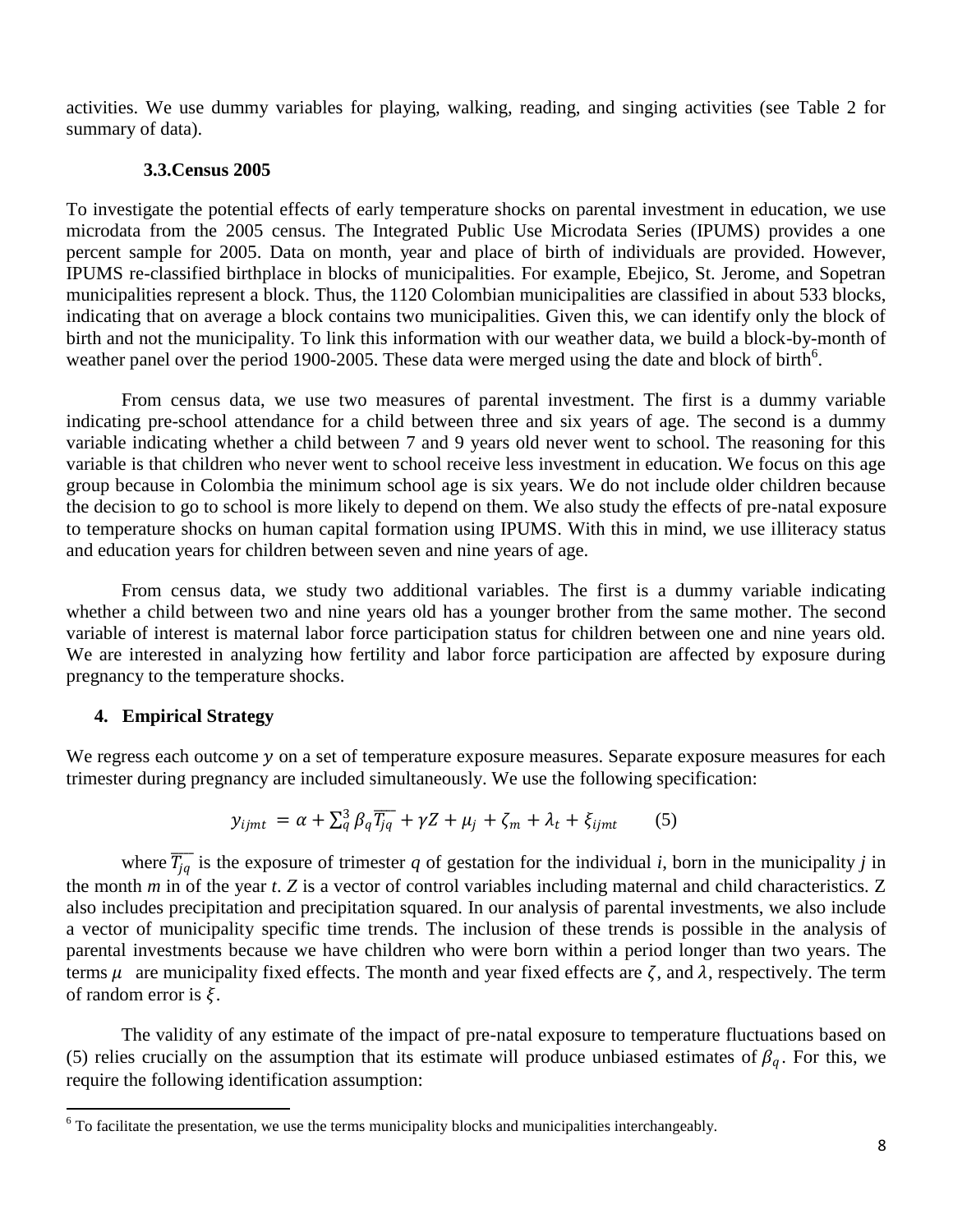# $Cov(\overline{T_{jq}}, \xi_{ijmt} \mid Z, \mu_j, \zeta_m, \lambda_t) = 0 \forall q = 1, 2, 3$

In other words, including municipality, year and month fixed effects, the impact of fetal exposure is identified from municipality-specific deviations in temperature after controlling for all seasonal factors and common shocks to all municipalities. This variation is assumed to be random and therefore should not be correlated with omitted determinants of birth outcomes or parental investments. Furthermore, the inclusion of specific time trends in the investment models control for long-term differences in weather and socioeconomic factors across municipalities correlated with parental investment and human capital. Given these conditions, we are able to identify the causal impact of early temperature shocks.

Despite random variation in temperature argued above, there are challenges to our identification strategy. First, poor conditions in utero due to heat waves may increase the rate of fetal death, as hypothesized by Lam and Miron (1996). Empirically this is problematic because we only observe birth outcomes for those born alive. If those weaker fetuses are the most likely to die, then would arise a selection bias. This bias may also arise if surviving fetuses are those from mothers with better economic status. A second potential problem is that changes in temperature may affect the probability of conception. If the least fertile or healthy mothers are less likely to conceive during heat wave episodes, then exposure to temperature would be correlated with unobserved factors. A third potential source of bias is that parents can respond to temperature shocks migrating. As a result, we would assign incorrectly fetal exposure to temperature changes for these infants. In the presence of these sources of bias, our estimates may underestimate the true effect of temperature shocks on birth outcomes.

We do not have a perfect remedy for these potential threats, but we can investigate its relevance. In particular, we investigate as total births responds to changes in temperature. Insignificant estimates would suggest that fetal selection bias caused by fetal death is not present. We also investigate other sources of bias by running placebo regressions. Favorable results in these tests do not allow us to rule out the possibility that our estimates are plagued by these sources of bias. Thus, we conservatively interpret our estimates as lower bounds of the true effect of pre-natal exposure to temperature shocks. All specifications use robust standard errors clustered at municipality level.

#### **5. Results**

#### **5.1.Results from Natality Data**

Table 4 presents the results for Apgar score, low Apgar score, and low birth-weight. Each column is from a separate regression. These results include controls related child and mother characteristics mentioned above. At the bottom of the table, we present a measure of goodness of fit and the total number of observations.

Column (1) indicates that exposure during the first trimester to an increase of one standard deviation in temperature reduces the Apgar score at around 0.008 points. This result is significant at the 1% level. In magnitude, the estimated effect is small relative to the mean of the Apgar score  $(0.08\% \approx 100\% \cdot 0.008/9.6)$ . Exposure during the other trimesters has no statistically significant effects.

The results in column (2) indicate that an increase of one standard deviation in temperature in the first trimester implies a statistically significant increase of 0.10 percentage points in the likelihood of low Apgar score. This impact is large in magnitude  $(10\% \approx 100\% \approx 0.00102/0.001)$ , indicating the presence of disproportionate effects across Apgar score distribution. Again, there are no significant effects for the second and third trimester.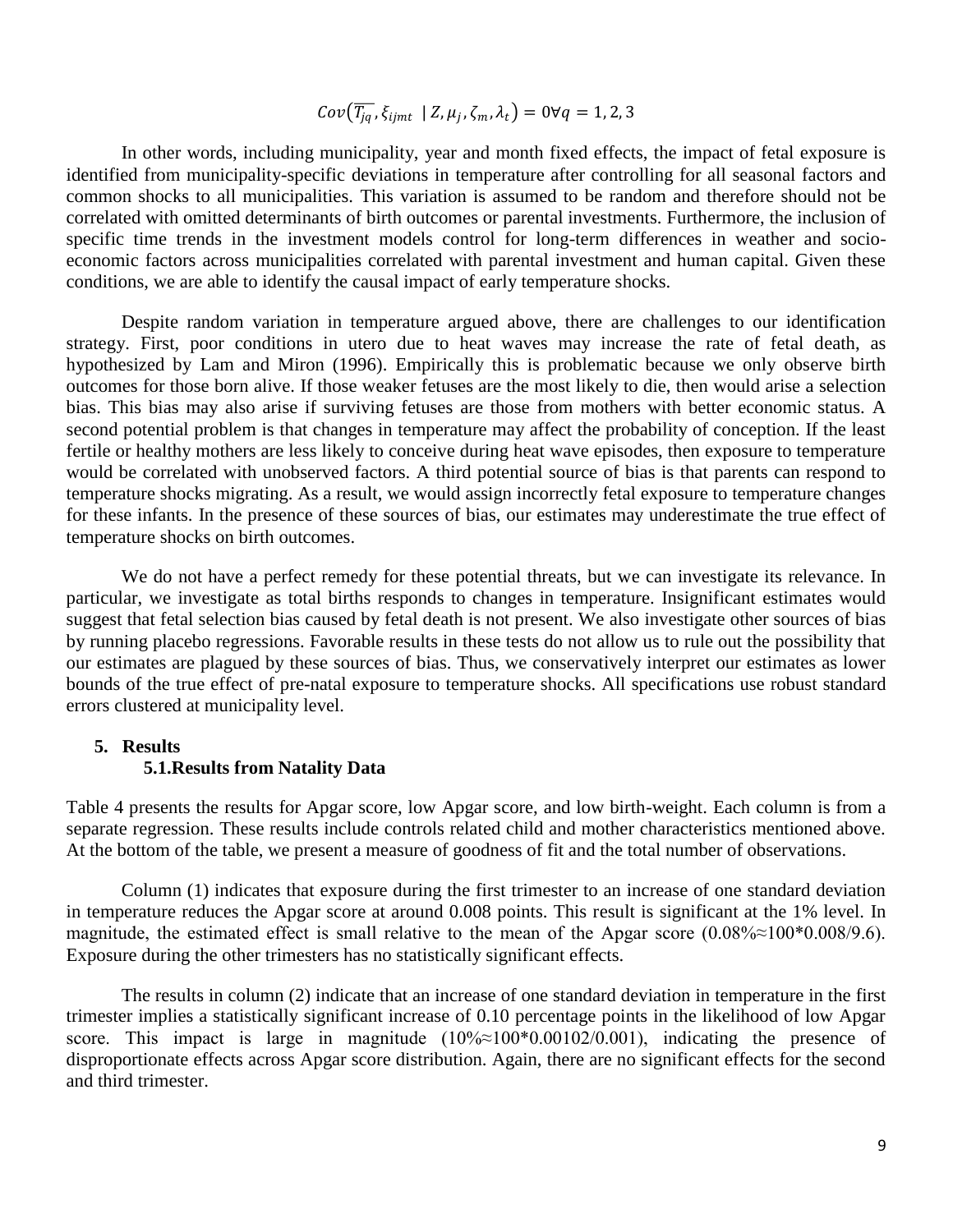Column (3) shows no detectable effects on the risk of low birth weight in the third and second trimester. However, increases in temperature during the first trimester significantly increase the likelihood of low birth weight. In magnitude, one additional standard deviation in temperature implies in an increase of 2% in the risk of low birth weight.

### **5.2.Results from DHS and Census Data**

Table 5 shows the results for child health care. Columns (1)-(4) presents the results for vaccines, while column (5) for breastfeeding duration. The goodness of fit and number of observations are presented at the bottom of table. Robust standard errors are clustered at municipality level.

We found a statistically significant reduction of exposure in the second trimester in the probability of hepatitis B vaccine (Column (1)). The point estimate is -0.019 with a standard error of 0.0067. Given the mean rate of 75%, this implies that one standard deviation above mean in temperature lead to a 2.5% reduction in the likelihood of hepatitis B vaccine. The columns (3) and (4) show that exposure during the first trimester is associated with a reduction in the probability of polio and measles vaccines. Specifically, an increase of one standard deviation implies a reduction of 0.8 and 1.04 percentage points in the probability of these vaccines, respectively. Relative to mean rates, these coefficients imply a reduction of 0.85 and 1.1%.

Table 6 presents the results for parental investment in stimulating activities and schooling. Column (1) shows the results for playing activities and significant exposure effects are observed in the first and third trimester. Children who were exposed to one standard deviation higher in temperature during the first trimester have a reduction of 1.3 percentage points in the likelihood of playing activities. The corresponding reduction for the third trimester is 0.8 percentage points. These effects are significant at the 1 and 10% level, respectively. The results in column (2) show that only exposure in the third trimester affects walking activities. The reduction in the likelihood of walking activities of exposure to increases of one standard deviation in temperature in the last trimester is 1.7 percentage points. This effect represents about 2% of the mean rate. For reading activities, the effects of the first and third trimester are negative but not statistically significant. There are no effects for singing activities.

Column (5) presents the results for likelihood of preschool attendance. As can be seen, fetal exposure to temperature conditions has significant negative effects in all the trimesters. The estimated parameters are precisely estimated. In magnitude, exposure in the third trimester has the greatest effect. The reduction in the probability of attending pre-school for infants who were exposed in the third trimester to one standard deviation higher in temperature is 4.8 percentage points. Given the mean rate of 61%, this implies that exposure reduces the likelihood of attending pre-school at 7.8%. The same exposure during the first and second trimester leads to reductions of 1.8 and 1.4%, respectively.

The most striking finding is the increased probability of never school attendance when a child is exposed during the first trimester. The point estimate is 0.0368 with a *p*-value of 0.001. This coefficient implies that a child exposed to one standard deviation higher in temperature increases the likelihood of never school attendance by 27%. We also find that those with similar exposure in the second trimester have to 10% of increase (significant at 5%).

## **5.3.Investigating Reasons for Differential Investments**

We now present evidence of reasons why early temperature shocks affect parental investment. We started investigating whether there are persistent economic shocks influencing our results. Persistent reductions in economic activity would have two potential effects on parental investments. On the one hand, lower labor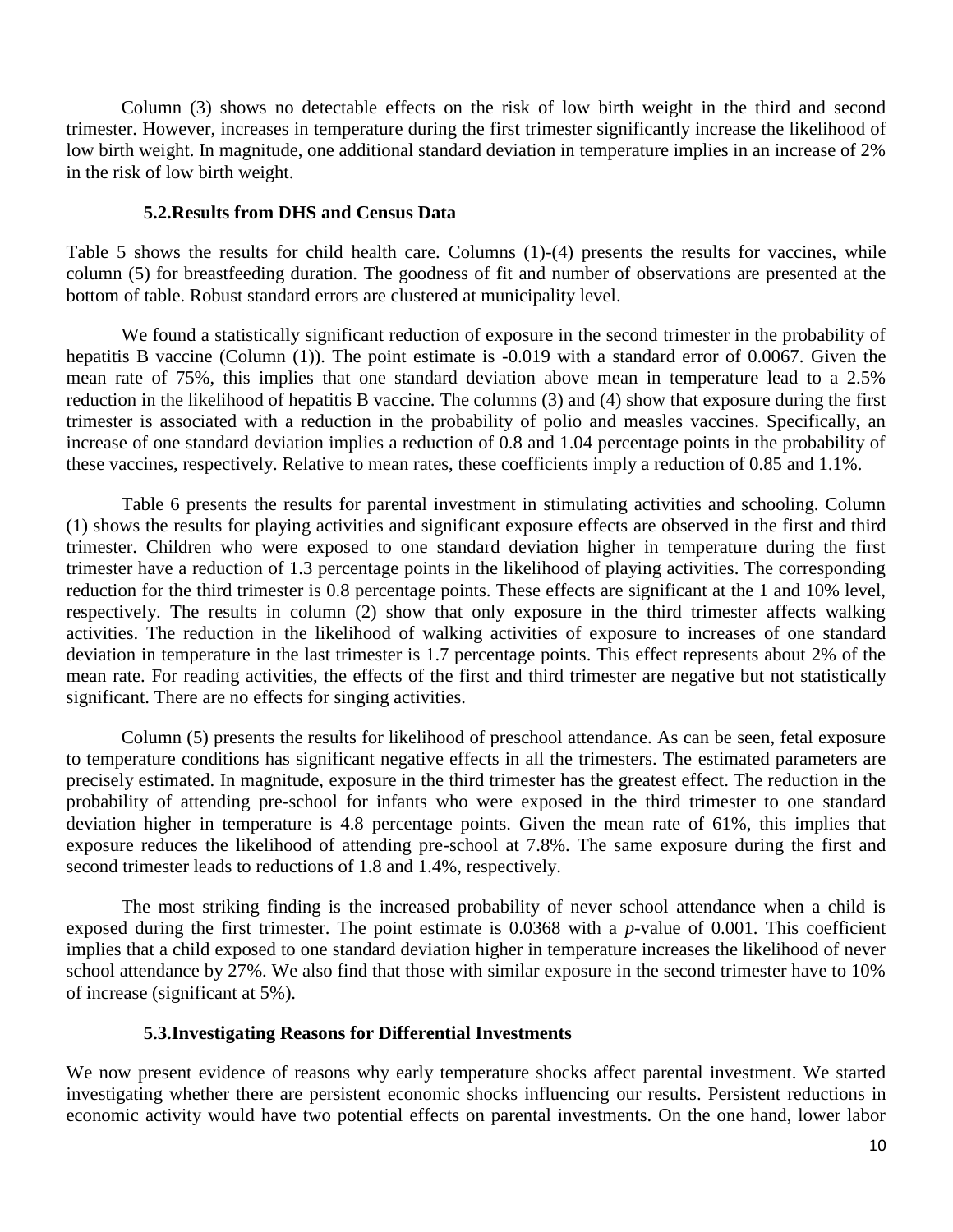participation may imply falls in family income. This would negatively affect the financial ability of parents to invest. In this way, pre-school attendance could be adversely affected. On the other hand, lower labor force participation could increase parental investment in time-intensive inputs. Miller and Urdinola (2010) show that when the cost of time is low, mothers tend to invest more in child health care. Therefore, persistent declines in the opportunity cost of time could positively affect vaccines and stimulation activities. However, our results suggest that there are other most important mechanisms since investment in these inputs tend to be lower for children who were prenatally exposed to higher temperatures.

To empirically investigate these possibilities, we run all the above specifications but now included as a control variable shocks in the GDP in the year immediately after birth<sup>7</sup>. The results of this exercise are presented in Table 7. Each line in the table represents a separate regression. Columns (1) to (3) represent the effects of exposure from first to third trimester. Column (4) has the coefficient of early GDP shocks. There is virtually no change in the coefficients with pre-natal exposure to temperature changes. In fact, the coefficients increase slightly in many cases. Early GDP shocks, in turn, do not appear to be statistically significant in most of the time. This does not necessarily mean that temperature shocks do not affect economic activity. Rather, it means that the effects of temperature on economic activity are not persistent. In any case, controlling for GDP shocks does not change our results. This suggests that changes in value of time are not the main link between temperature shocks and parental investment.

We now explore how the labor force participation of mothers responds to early temperature conditions. The maternal labor force participation could be affected not only by changes in value of time, but also by the initial endowments of their children. A mother could reduce their labor supply to take care of unhealthy children. Conversely, unhealthy children could increase financing requirements, which would lead to an increase in labor force participation. Panel A of Table 8 presents regressions in which the dependent variable is a binary variable equal to one if the mother participates in the labor market. The results indicate that there are no significant effects. Thus, this suggests that changes in labor force participation are unlikely to play an important role.

It has been well documented that children growing up in larger families receive less investment in human capital due to decreased per capita income (BECKER; LEWIS, 1973). The theoretical model of Becker and Tomes (1976) suggests that families can change their fertility decisions in response to variations in endowments. The predictions of this model are ambiguous. On the one hand, less healthy children increase the cost of child quantity. That is, if prenatal exposure to high temperature reduces life expectancy, then, it would increase the number of births that a family requires to achieve a given number of surviving children. Then, early temperature shocks would increase the shadow price of child quantity, which lead to a reduction in fertility. On the other hand, unhealthy children mean lower returns of parental investment, which would increase the shadow price of child quality. Under the quantity-quality tradeoff in this model, this would lead to an increase in fertility. In addition, the lower life expectancy of unhealthy children may increase replacement fertility, given constant prices of child quantity and quality (DOEPKE, 2005).

In Panel B of Table 8 we investigated if early temperature conditions affect fertility. For this, we use the subsample of children between two and nine years old and estimate a model where the dependent variable is a dummy indicating if a child has at least one sibling from the same mother. The intuition is that a child who does not have a younger brother implies that the mother does not increase fertility. The results suggest that exposure in the third trimester reduced the likelihood of having an additional child. The point estimate is

 $\overline{a}$ 

 $7$  Given that in Colombia there are no official estimates for GDP at the municipal level, we use as a proxy for GDP municipal revenues.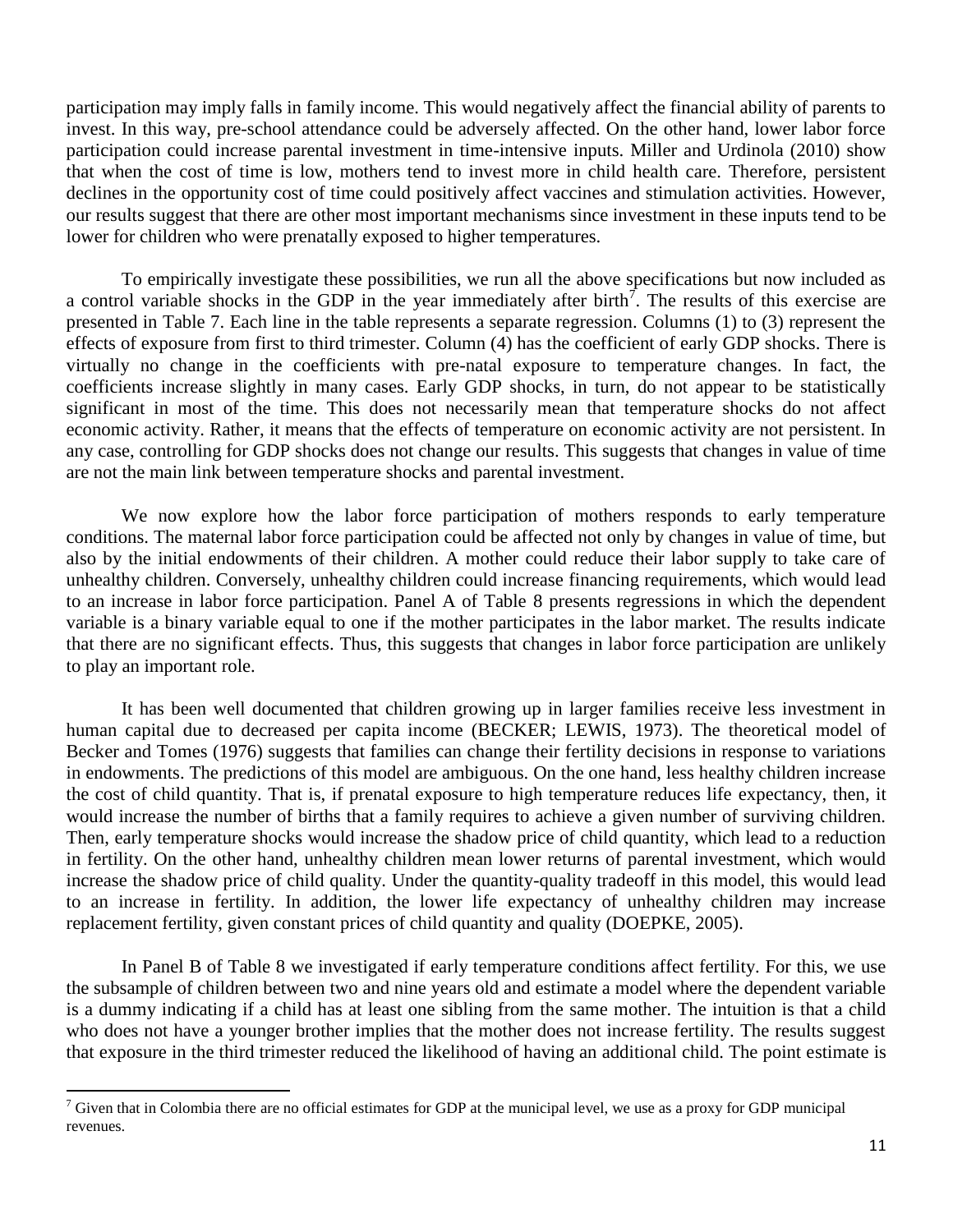-0.011, being significant at the 1% level. Relative to the mean, this implies a marginal effect of -2.5%. These results suggest that pre-natal exposure to temperature shocks leads to reductions in fertility. Thus, this indicates that children exposed pre-natally to high temperature are benefited by the reduction in family size. However, this also suggests that there is another mechanism annihilating the benefit of reduced fertility.

# **6. Robustness of Findings**

We perform a number of robustness tests designed to assess the validity of our identification strategy<sup>8</sup>. First, we evaluate whether the estimates of the effect of early temperature conditions on birth outcomes are affected when premature infants are included in the sample. We had excluded this group because infants born prematurely are more likely to have adverse birth outcomes. Furthermore, using the sample of infants with normal length of gestation, we can more accurately assign temperature exposure. All estimates are broadly similar to those of the baseline, but the effect on the risk of low birth weight is estimated less precisely. The second exercise investigates the role of the fetal selection bias. As we mentioned before, whether the heat waves lead to more miscarriages in weak fetuses, then our estimates may underestimate the true effect of early temperature conditions. As a practical matter, we estimate the relationship between temperature conditions and the births. If such bias is present, then, we should observe a negative relationship between the births and temperature conditions. We found no significant effect on the number of births. We also investigate whether sex ratio is affected by temperature conditions. If there is any fetal death bias, then we should expect that temperature shocks lower the sex ratio in favor of the girls, as predicted by literature suggesting that poor conditions in utero have worse consequences for the male fetuses (ALMOND; MAZUMDER, 2011; ERIKSSON et al., 2010; KRAEMER, 2000). We found no significant effects on the sex ratio. Finally, we investigated whether there are changes in the composition of births due to, for example, selective timing of conception or migration. For this, we estimate the relationship between temperature conditions and maternal characteristics. To the extent that our estimates do not reflect the compositional changes in births due to strategic maternal behavior, prenatal exposure to temperature shocks should not predict maternal characteristic changes. We found no significant effects, suggesting no changes in the composition of births.

# **7. Conclusion**

Analyzing the relationship between early temperature conditions, endowments, and parental investments has been the main subject of this study. We found that in utero exposure to heat waves has adverse consequences on the initial endowments. The most important timing is the first trimester, since we found greater effects. We also show that early exposure to heat waves decreases parental investment in child health care and schooling. We believe that variations in endowments due to fluctuations in temperature could have negatively affected returns to the quality of children. As a result, parents responded by adopting reinforcement strategies. However, other mechanisms may play some role. For example, we found that early temperature conditions affect fertility decisions, suggesting the possibility that variations in endowments involve externalities in the parents' ability to invest in human capital. Furthermore, although our evidence does not suggest that there are persistent changes in income explaining our results, we cannot completely rule out this possibility.

Our findings provide evidence suggesting that parents respond to changes in initial endowments. This has implications for studies evaluating the fetal programming hypothesis, which states that chronic diseases

 $\overline{a}$  ${}^8$ Given space constraints, we do not present the results for these robustness exercises, but they are available upon author request. The complete code that allows replicating all our results from the authors.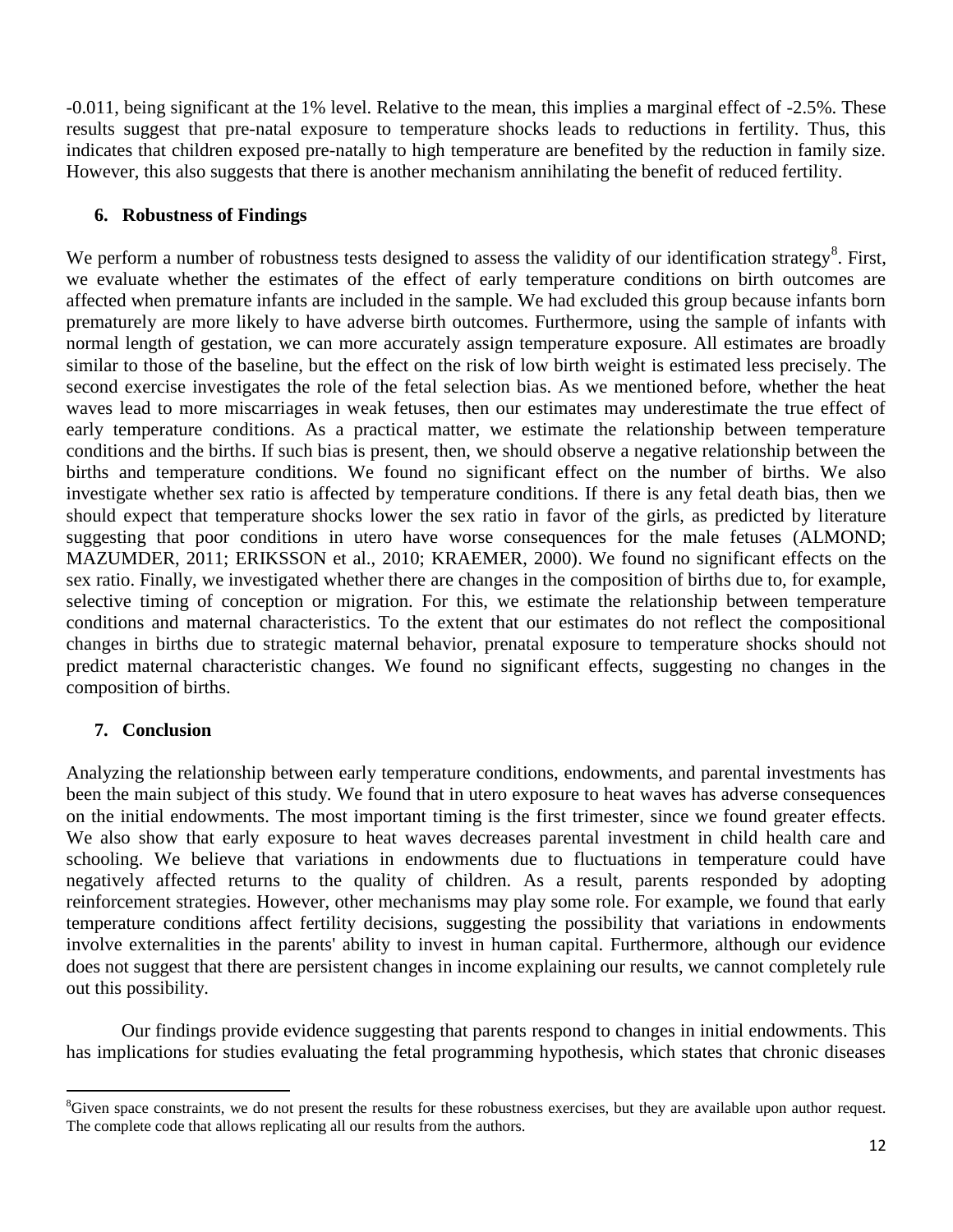in the final stages of life stem from the uterus. For example, an influential work by Almond (2006) found that individual exposed prenatally to pandemic influenza were more likely to report physical illnesses, besides lower educational attainment and wages. However, in the presence of parental response to variations in endowments, as our results suggest, parents could enlarge the initial disadvantages by investing less in human capital. Therefore, part of the effects found in Almond (2006) may reflect the lower parental investment in health care during childhood. As a result, these studies may overestimate the role of fetal programming.

At this point, we should point out that there are various caveats. First, our estimates represent the effect of the reduced form of prenatal exposure to temperature shocks. Given the multidimensional concept of capabilities, our estimates do not allow us to disentangle what type of initial endowment has more or less influence on parental investment. This could be important in view that parental response to a cognitive shock could be different from a health shock, as hypothesized by Yi et al (2014). Our methodology provides only suggestive evidence of the combined effect of these channels. Second, it is not clear the external validity of our results for countries with different climatic characteristics. For example, the effects of temperature increases on the initial endowments may be different for countries with very low temperatures. In fact, there is evidence based on correlations suggesting that increases in temperature are beneficial to the fetus in these countries. Thus, setting aside the issue of generalizability, the fact that weather shocks will become increasingly common implies that understanding the short and long term consequences of temperature variations is an important question *per se*. Therefore, our study is at least a clarion call for future research in this area.

# **Bibliography**

ABERNETHY, L. J.; PALANIAPPAN, M.; COOKE, R. W. I. Quantitative magnetic resonance imaging of the brain in survivors of very low birth weight. **Archives of Disease in Childhood** , v. 87 , n. 4 , p. 279–283, 1 out. 2002.

ADHVARYU, A.; NYSHADHAM, A. Endowments at Birth and Parents' Investments in Children. **The Economic Journal**, 2014.

ALMOND, D. Is the 1918 Influenza Pandemic Over? Long-Term Effects of In Utero Influenza Exposure in the Post 1940 U.S. Population. **Journal of Political Economy**, v. 114, n. 4, p. 672–712, 1 ago. 2006.

ALMOND, D.; EDLUND, L.; PALME, M. Chernobyl's Subclinical Legacy: Prenatal Exposure to Radioactive Fallout and School Outcomes in Sweden. **The Quarterly Journal of Economics** , v. 124 , n. 4 , p. 1729–1772, 1 nov. 2009.

ALMOND, D.; MAZUMDER, B. Health Capital and the Prenatal Environment: The Effect of Ramadan Observance during Pregnancy. **American Economic Journal: Applied Economics**, v. 3, n. 4, p. 56–85, 2011.

ALMOND, D.; MAZUMDER, B. Fetal Origins and Parental Responses. **Annual Review of Economics**, v. 5, n. 1, p. 37–56, 1 jan. 2013.

BARRECA, A. I. The Long-Term Economic Impact of In Utero and Postnatal Exposure to Malaria. **Journal of Human Resources** , v. 45 , n. 4 , p. 865–892, 21 set. 2010.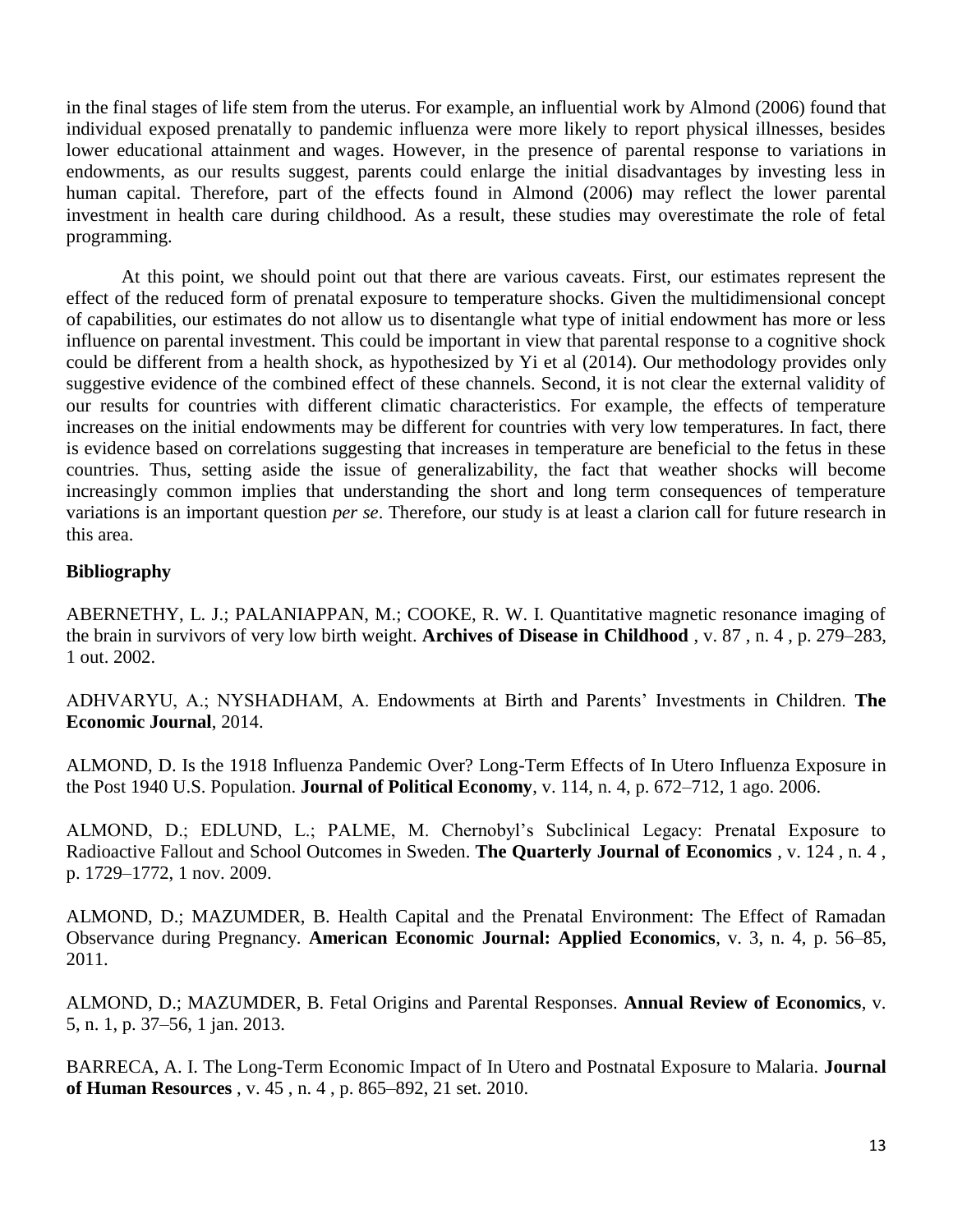BECKER, G. S.; LEWIS, H. G. On the Interaction between the Quantity and Quality of Children. **Journal of Political Economy**, v. 81, n. 2, p. 81–90, 1 mar. 1973.

CATARIOUS, D. M.; ESPACH, R. H. **Impacts of Climate Change on Colombia's National and Regional Security**. CNA Analysis and Solutions.

CRIMMINS, E. M.; FINCH, C. E. Infection, inflammation, height, and longevity. **Proceedings of the National Academy of Sciences of the United States of America** , v. 103 , n. 2 , p. 498–503, 10 jan. 2006.

CUNHA, F.; HECKMAN, J. The Technology of Skill Formation. **American Economic Review**, v. 97, n. 2, p. 31–47, 2007.

CUNHA, F.; HECKMAN, J. J. Formulating, Identifying and Estimating the Technology of Cognitive and Noncognitive Skill Formation. **Journal of Human Resources** , v. 43 , n. 4 , p. 738–782, 21 set. 2008.

CUNHA, F.; HECKMAN, J. J. THE ECONOMICS AND PSYCHOLOGY OF INEQUALITY AND HUMAN DEVELOPMENT. **Journal of the European Economic Association**, v. 7, n. 2-3, p. 320–364, 2009.

CURRIE, J.; ROSSIN-SLATER, M. Weathering the storm: Hurricanes and birth outcomes. **Journal of Health Economics**, v. 32, n. 3, p. 487–503, maio 2013.

DATAR, A.; KILBURN, M. R.; LOUGHRAN, D. Endowments and parental investments in infancy and early childhood. **Demography**, v. 47, n. 1, p. 145–162, 2010.

DELL, M.; JONES, B.; OLKEN, B. Temperature Shocks and Economic Growth: Evidence from the Last Half Century. **American Economic Journal: Macroeconomics**, v. 4, p. 66–95, 2012.

DOEPKE, M. Child mortality and fertility decline: Does the Barro-Becker model fit the facts? **Journal of Population Economics**, v. 18, n. 2, p. 337–366, 2005.

ERIKSSON, J. G. et al. Boys live dangerously in the womb. **American Journal of Human Biology**, v. 22, n. 3, p. 330–335, 2010.

GERMANWATCH. **Global Climate Risk Index 2012: Who suffers most from extreme weather events? Weather-related loss events in 20010 and 1991-2010**. Bonn, Germany.

HACK, M.; KLEIN, N. K.; TAYLOR, H. G. Long-Term Developmental Outcomes of Low Birth Weight Infants. **The Future of Children**, v. 5, n. 1, p. 176–196, 1 abr. 1995.

HECKMAN, J. J. The economics, technology, and neuroscience of human capability formation. **Proceedings of the National Academy of Sciences** , v. 104 , n. 33 , p. 13250–13255, 14 ago. 2007.

IPCC. **Fourth Assessment Report: Climate Change 2007. Contribution of Working Groups I, II and III to the Fourth Assessment Report of the Intergovernmental Panel on Climate Change**. Geneva, Switzerland.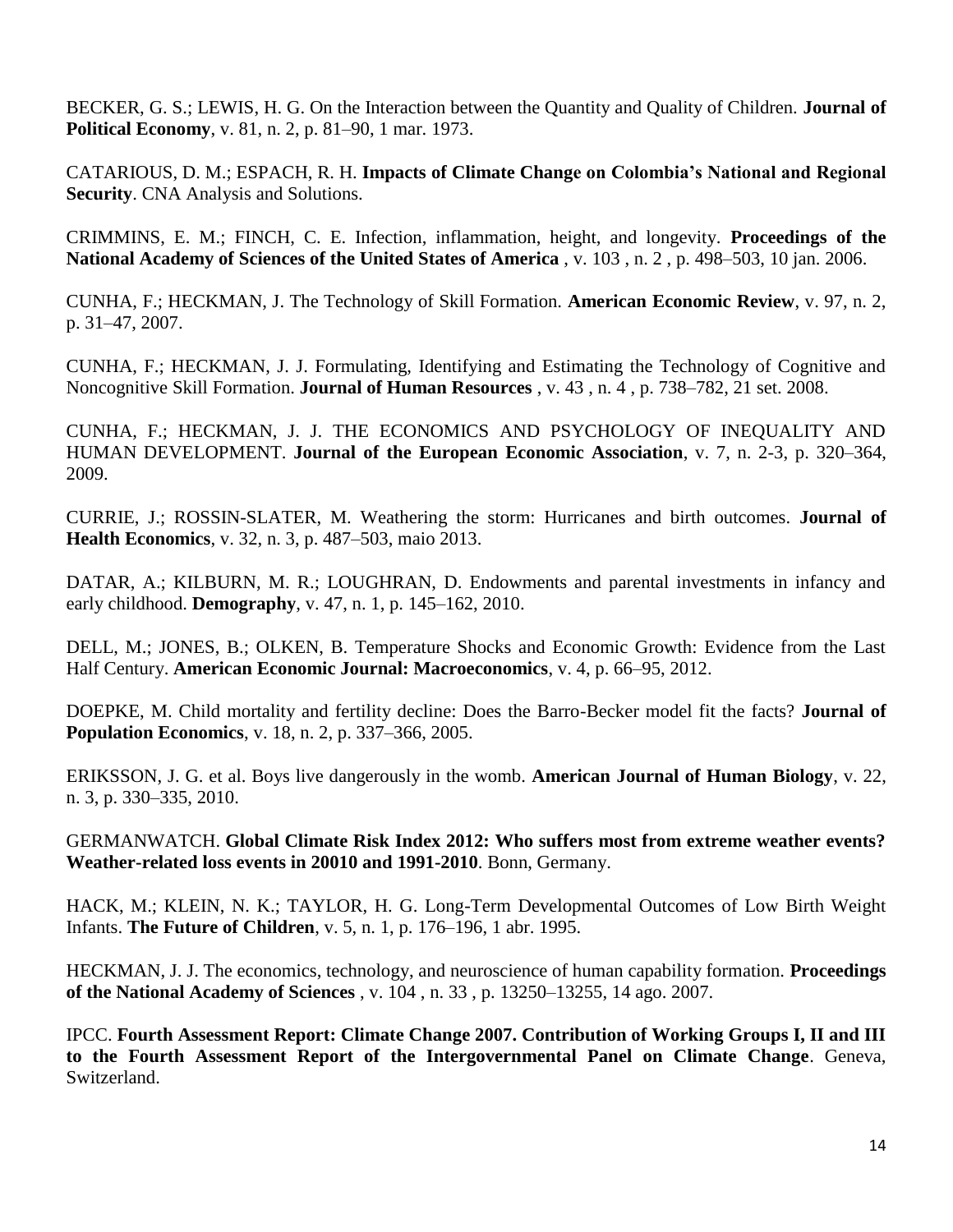KRAEMER, S. The fragile male. **BMJ : British Medical Journal**, v. 321, n. 7276, p. 1609–1612, 23 dez. 2000.

LAM, D. A.; MIRON, J. A. The Effects of Temperature on Human Fertility. **Demography**, v. 33, n. 3, p. 291–305, 1 ago. 1996.

LEWIS, M.; BENDERSKY, M. Cognitive and Motor Differences Among Low Birth Weight Infants: Impact of Intraventricular Hemorrhage, Medical Risk, and Social Class. **Pediatrics** , v. 83 , n. 2 , p. 187–192, 1 fev. 1989.

MATSUURA, K.; WILLMOTT, C. **Terrestrial Air Temperature and Precipitation: 1900-2010 Gridded Monthly Time Series, Version 3.01**.

MILLER, G.; URDINOLA, B. P. Cyclicality, Mortality, and the Value of Time: The Case of Coffee Price Fluctuations and Child Survival in Colombia. **The Journal of Political Economy**, v. 118, n. 1, p. 113–155, fev. 2010.

PARMAN, J. **Childhood Health and Sibling Outcomes: the Shared Burden and Benefit of the 1918 Influenza Pandemic**: NBER WORKING PAPER 19505. 2013.

ROCHA, R.; SOARES, R. R. Water scarcity and birth outcomes in the Brazilian semiarid. **Journal of Development Economics**, v. 112, n. 0, p. 72–91, jan. 2015.

ROSALES-RUEDA, M. F. Family investment responses to childhood health conditions: intrafamily allocation of resources. **Journal of Health Economics**, v. 37, p. 41–57, set. 2014.

SCHULTZ, T. P. **Handbook of Population and Family Economics Volume 1**. Elsevier, 1997. v. 1

STRAND, L. B.; BARNETT, A. G.; TONG, S. Maternal Exposure to Ambient Temperature and the Risks of Preterm Birth and Stillbirth in Brisbane, Australia. **American Journal of Epidemiology** , v. 175 , n. 2 , p. 99–107, 15 jan. 2012.

VENKATARAMANI, A. S. Early life exposure to malaria and cognition in adulthood: Evidence from Mexico. **Journal of Health Economics**, v. 31, n. 5, p. 767–780, set. 2012.

WADHWA, P. D. et al. The association between prenatal stress and infant birth weight and gestational age at birth: A prospective investigation. **American Journal of Obstetrics and Gynecology**, v. 169, n. 4, p. 858– 865, out. 1993.

WELLS, J. C. K.; COLE, T. J. Birth weight and environmental heat load: A between-population analysis. **American Journal of Physical Anthropology**, v. 119, n. 3, p. 276–282, 2002.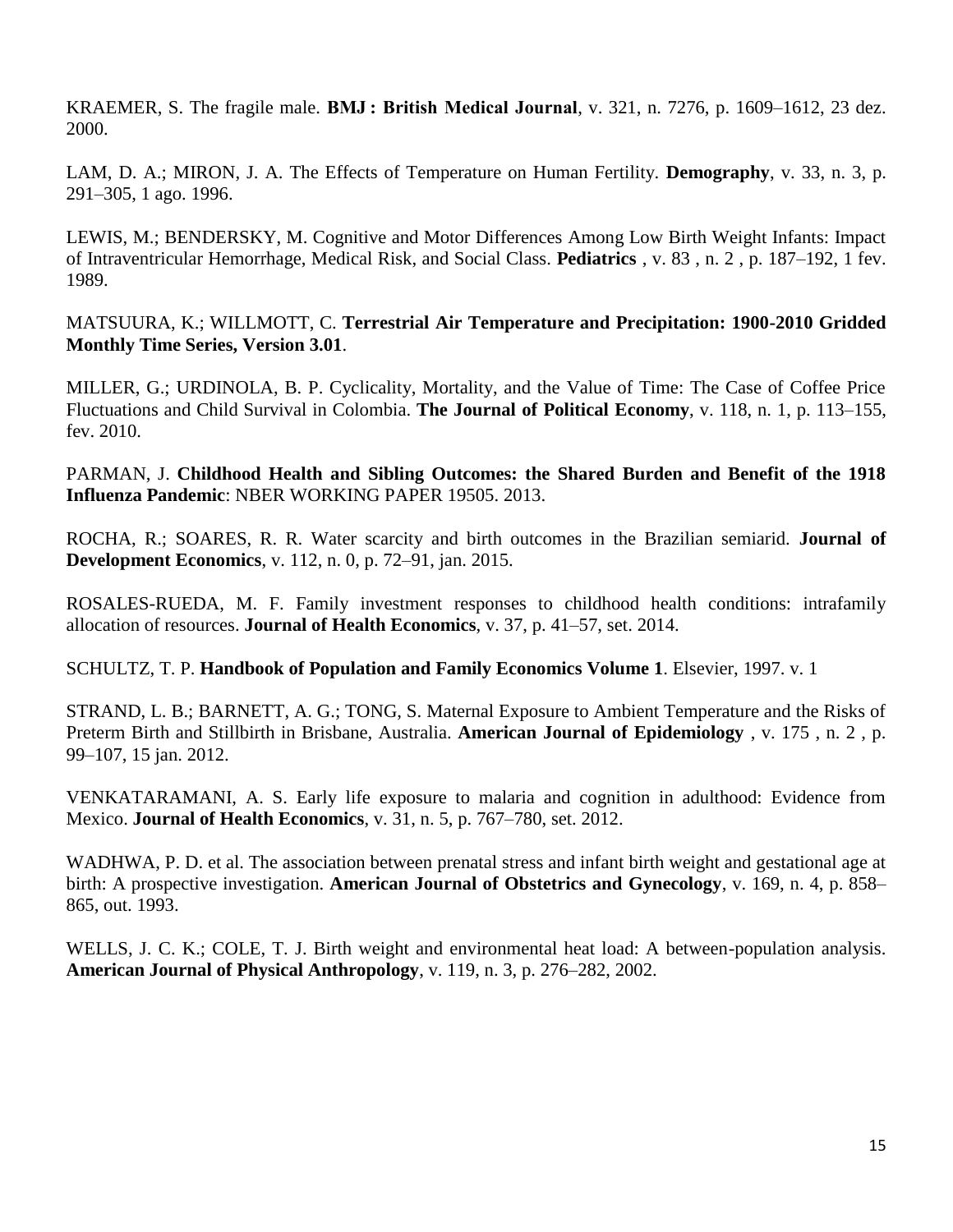

Figure 1. Z-scores of Temperature by Month over the period 1995-2010

Figure 2. Distribution of the Heat Shocks by Municipality over the period 1995-2010



Figure 3. Z-scores of Temperature by Month over the period 2008-2010

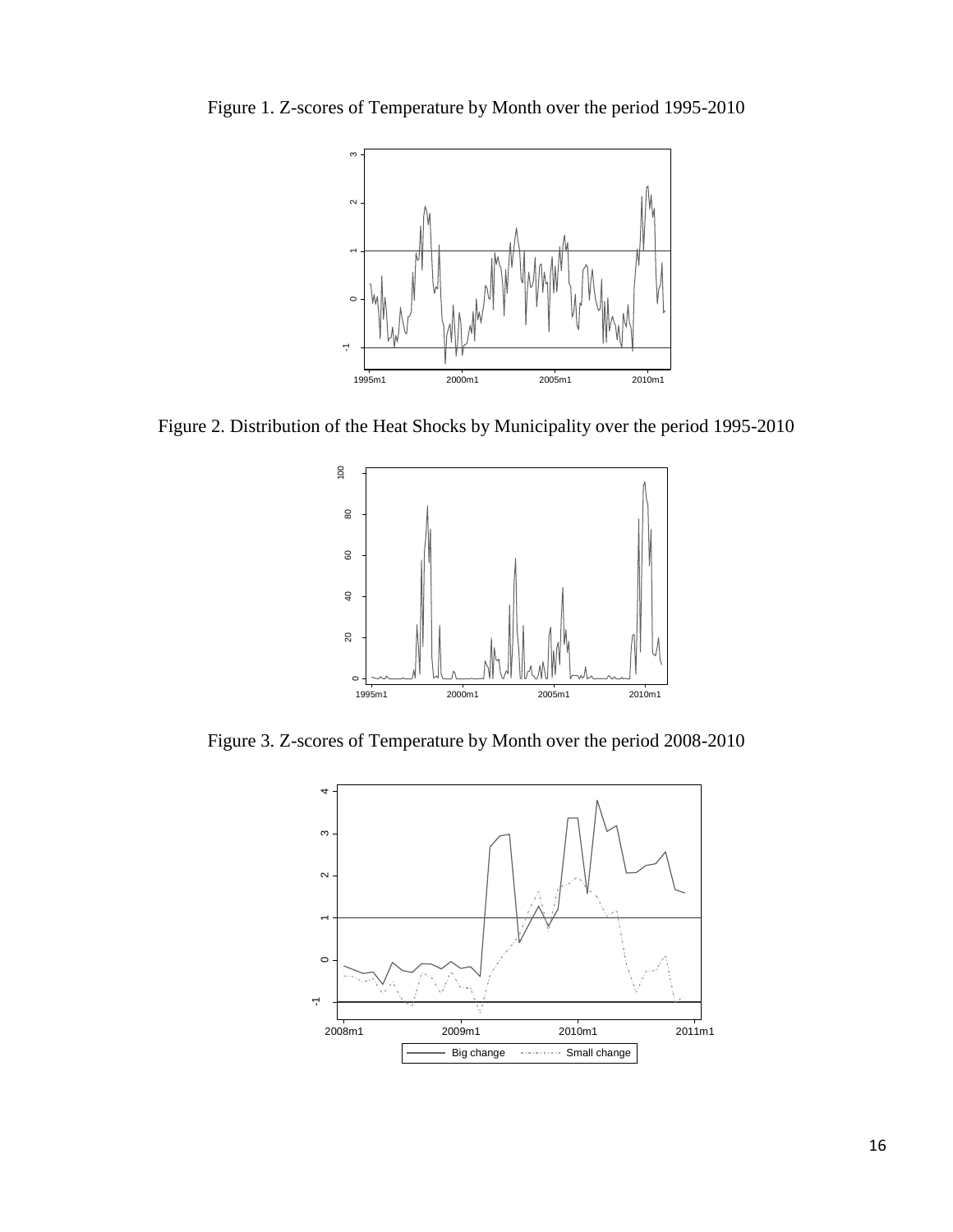| Table 1. Summary Statistics for Natality Data, 2009-2010 |           |      |                       |                  |     |  |  |
|----------------------------------------------------------|-----------|------|-----------------------|------------------|-----|--|--|
|                                                          | ${\bf N}$ | Mean | Standard<br>Deviation | $\rm{Min}$       | Max |  |  |
| <b>Birth outcomes:</b>                                   |           |      |                       |                  |     |  |  |
| 5 Minute APGAR Score                                     | 1,045,357 | 9.63 | 0.67                  | $\mathbf{1}$     | 10  |  |  |
| Low 5 Minute APGAR $(<8)$                                | 1,045,357 | 0.01 | 0.11                  | $\boldsymbol{0}$ | 1   |  |  |
| Low Birth Weight $(\leq2,500 \text{ gr})$                | 1,056,410 | 0.03 | 0.17                  | $\boldsymbol{0}$ | 1   |  |  |
| Child characteristics                                    |           |      |                       |                  |     |  |  |
| Singleton                                                | 1,057,912 | 0.99 | 0.12                  | $\boldsymbol{0}$ | 1   |  |  |
| Male                                                     | 1,057,912 | 0.51 | 0.50                  | $\boldsymbol{0}$ | 1   |  |  |
| Mother characteristics:                                  |           |      |                       |                  |     |  |  |
| Urban residence                                          | 1,041,285 | 0.80 | 0.40                  | $\boldsymbol{0}$ | 1   |  |  |
| Age $<$ 20                                               | 1,057,912 | 0.23 | 0.42                  | $\boldsymbol{0}$ | -1  |  |  |
| Age 20-24                                                | 1,057,912 | 0.29 | 0.46                  | $\boldsymbol{0}$ | 1   |  |  |
| Age 25-29                                                | 1,057,912 | 0.23 | 0.42                  | $\boldsymbol{0}$ | 1   |  |  |
| Age 30-34                                                | 1,057,912 | 0.15 | 0.35                  | $\boldsymbol{0}$ | 1   |  |  |
| Age 35-44                                                | 1,057,912 | 0.09 | 0.29                  | $\boldsymbol{0}$ | 1   |  |  |
| Age $45 +$                                               | 1,057,912 | 0.00 | 0.04                  | $\boldsymbol{0}$ | 1   |  |  |
| Married                                                  | 1,057,912 | 0.18 | 0.38                  | $\boldsymbol{0}$ | 1   |  |  |
| Low education $(\langle 12 \rangle)$ years of schooling) | 1,057,912 | 0.80 | 0.40                  | $\boldsymbol{0}$ |     |  |  |

Source: Research results.

# Table 2. Summary Statistics for Demography and Health Surveys Data, 2005 and 2010

|                                                         | ${\bf N}$ | Mean  | Standard<br>Deviation | Min              | Max |
|---------------------------------------------------------|-----------|-------|-----------------------|------------------|-----|
| Parental measures:                                      |           |       |                       |                  |     |
| Hepatitis B                                             | 22,898    | 0.75  | 0.43                  | $\boldsymbol{0}$ |     |
| <b>DPT</b>                                              | 22,838    | 0.94  | 0.23                  | $\mathbf{0}$     |     |
| Polio                                                   | 23,213    | 0.94  | 0.24                  | $\mathbf{0}$     |     |
| Measles                                                 | 20,687    | 0.92  | 0.26                  | $\mathbf{0}$     |     |
| Breastfeeding duration (in months)                      | 12,149    | 12.95 | 9.30                  | $\mathbf{0}$     | 54  |
| Playing                                                 | 13,277    | 0.91  | 0.28                  | $\mathbf{0}$     |     |
| Walking                                                 | 13,277    | 0.80  | 0.40                  | $\boldsymbol{0}$ |     |
| Reading                                                 | 13,277    | 0.50  | 0.50                  | $\boldsymbol{0}$ |     |
| Singing                                                 | 13,277    | 0.76  | 0.43                  | $\boldsymbol{0}$ |     |
| Child characteristics:                                  |           |       |                       |                  |     |
| Age (in months)                                         | 23,790    | 31.61 | 15.59                 | 6                | 59  |
| Male                                                    | 23,790    | 0.51  | 0.50                  | $\boldsymbol{0}$ |     |
| First born                                              | 23,790    | 0.38  | 0.49                  | $\boldsymbol{0}$ |     |
| Singleton                                               | 23,790    | 0.98  | 0.12                  | $\mathbf{0}$     |     |
| Urban residence                                         | 23,790    | 0.71  | 0.45                  | $\boldsymbol{0}$ |     |
| Mother characteristics:                                 |           |       |                       |                  |     |
| Household head                                          | 23,790    | 0.31  | 0.46                  | $\boldsymbol{0}$ |     |
| Age $<$ 20                                              | 23,790    | 0.13  | 0.34                  | $\boldsymbol{0}$ |     |
| Age 20-24                                               | 23,790    | 0.29  | 0.45                  | $\boldsymbol{0}$ |     |
| Age 25-29                                               | 23,790    | 0.25  | 0.43                  | $\mathbf{0}$     |     |
| Age 30-34                                               | 23,790    | 0.18  | 0.38                  | $\mathbf{0}$     |     |
| Age 35-44                                               | 23,790    | 0.15  | 0.36                  | $\mathbf{0}$     |     |
| Age 45 $\pm$                                            | 23,790    | 0.01  | 0.07                  | $\mathbf{0}$     |     |
| Married                                                 | 23,790    | 0.22  | 0.41                  | $\mathbf{0}$     |     |
| Low education $\left( < 12 \right)$ years of schooling) | 23,790    | 0.84  | 0.37                  | $\boldsymbol{0}$ |     |

Source: Research results.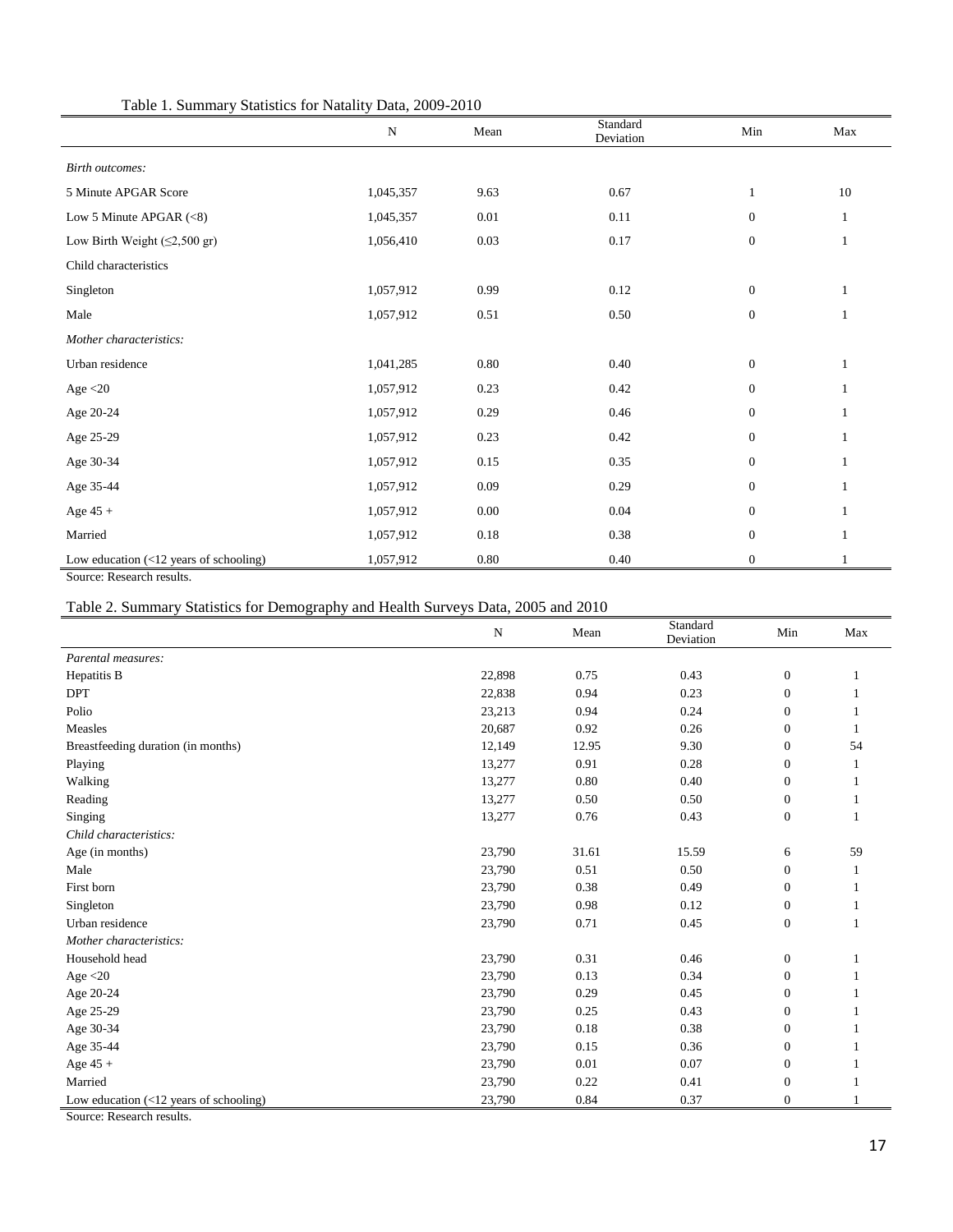| Table 3. Summary Statistics for Census Sample 2005 |
|----------------------------------------------------|
|----------------------------------------------------|

|                                                         | $N^{(1)}$ | Mean | <b>Standard Deviation</b> | Min      | Max |
|---------------------------------------------------------|-----------|------|---------------------------|----------|-----|
| Parental measures:                                      |           |      |                           |          |     |
| Preschool attendance                                    | 2,763,980 | 0.61 | 0.49                      | $\theta$ |     |
| Never went to school                                    | 2,085,049 | 0.11 | 0.32                      | 0        |     |
| Illiteracy                                              | 2,088,887 | 0.11 | 0.31                      | 0        |     |
| Years of schooling                                      | 2,085,049 | 1.96 | 1.18                      | $\Omega$ | 5   |
| Child characteristics:                                  |           |      |                           |          |     |
| Age (in years)                                          | 6,207,297 | 5.05 | 2.58                      |          | 9   |
| Male                                                    | 6,207,297 | 0.51 | 0.50                      | 0        |     |
| First born                                              | 6,207,297 | 0.40 | 0.49                      | 0        |     |
| Urban residence                                         | 6,207,297 | 0.72 | 0.45                      | 0        |     |
| Mother characteristics:                                 |           |      |                           |          |     |
| White                                                   | 6,207,297 | 0.84 | 0.36                      | 0        |     |
| Household head                                          | 6,207,297 | 0.15 | 0.36                      | 0        |     |
| Age $<$ 20                                              | 6,207,297 | 0.17 | 0.38                      |          |     |
| Age 20-24                                               | 6,207,297 | 0.28 | 0.45                      | 0        |     |
| Age 25-29                                               | 6,207,297 | 0.24 | 0.43                      |          |     |
| Age 30-34                                               | 6,207,297 | 0.17 | 0.38                      | 0        |     |
| Age 35-44                                               | 6,207,297 | 0.13 | 0.34                      | 0        |     |
| Age $45 +$                                              | 6,207,297 | 0.01 | 0.08                      | 0        |     |
| Married                                                 | 6,174,405 | 0.30 | 0.46                      | 0        |     |
| Low education $\left( < 12 \right)$ years of schooling) | 6,207,297 | 0.85 | 0.35                      | 0        |     |
| Employed                                                | 6,141,604 | 0.34 | 0.47                      |          |     |
| Number of children                                      | 5,236,366 | 2.93 | 1.80                      |          | 16  |

Source: Research results. Notes: (1) represents the expanded sample using factor provided by the IPUMS.

### Table 4. Estimated Impact of Temperature Changes on Birth Outcomes

|                           | 5 Minute           | Low 5 Minute     | Low Birth Weight          |
|---------------------------|--------------------|------------------|---------------------------|
|                           | <b>APGAR Score</b> | APGAR $(\leq 8)$ | $(\leq 2,500 \text{ gr})$ |
|                           | (1)                | (2)              | (3)                       |
| Prenatal exposure during: |                    |                  |                           |
| 1st trimester             | $-0.00873$         | 0.00103          | 0.000631                  |
|                           | $[0.00324]$ ***    | $[0.000258]$ *** | $[0.000346]$ *            |
| 2st trimester             | 0.00308            | $-0.0000950$     | $-0.000169$               |
|                           | [0.00272]          | [0.000235]       | [0.000254]                |
| 3st trimester             | $-0.000443$        | $-0.0000560$     | 0.000402                  |
|                           | [0.00294]          | [0.000237]       | [0.000310]                |
|                           |                    |                  |                           |
| Number of observations    | 1,028,828          | 1,028,828        | 1,039,502                 |

Source: Research results.

Notes: Robust standard errors (in brackets) are clustered at municipality level. Regressions include sex, and singleton status of newborn, and age, married, low and missing education dummies of mother. Year, month and municipality fixed effects are also included. Urban dummy is also included. \*\*\* p<0.01, \*\* p<0.05, \*  $p < 0.1$ .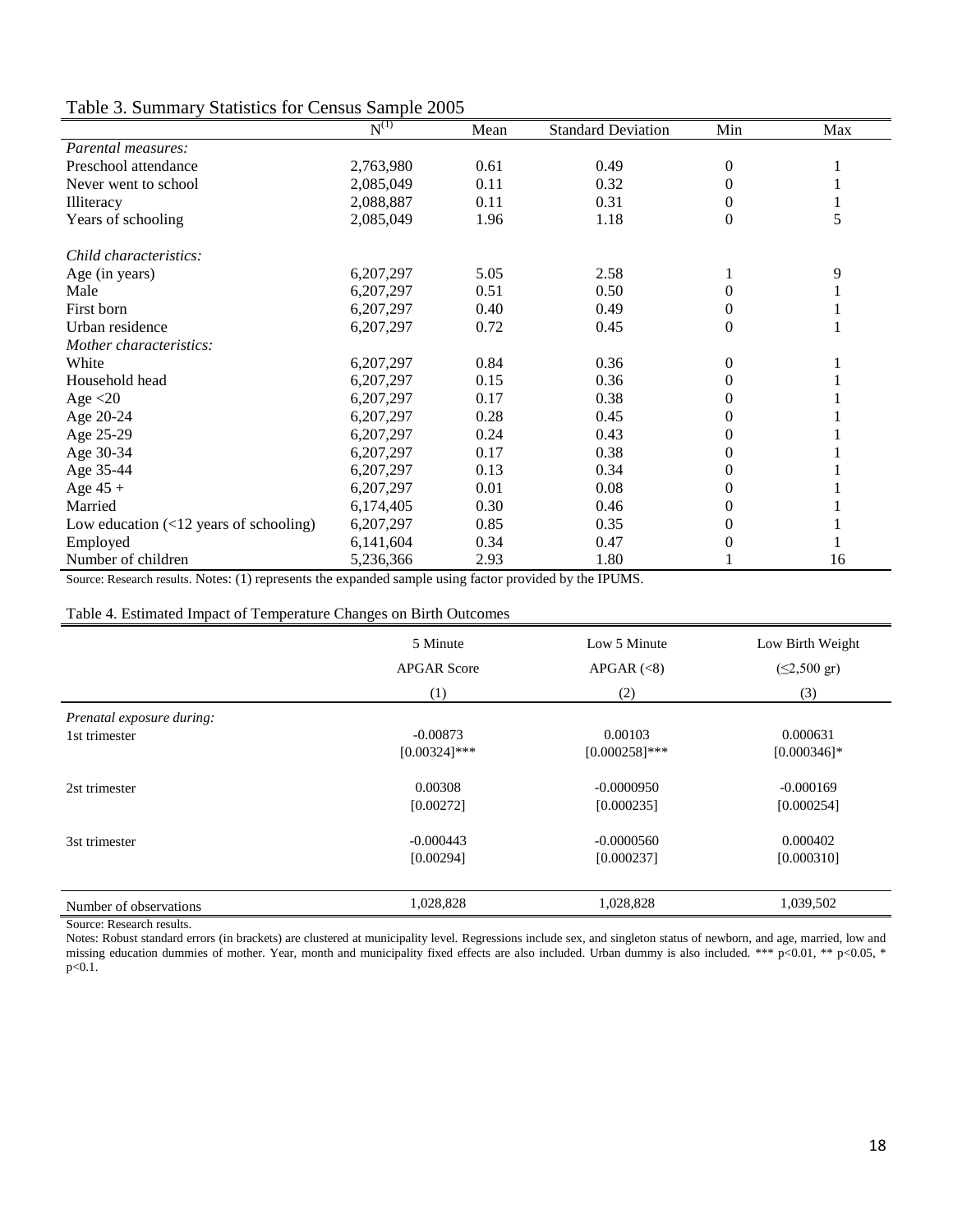|  |  | Table 5. Estimated Impact of Temperature Changes on Parental Investments in Health Care |
|--|--|-----------------------------------------------------------------------------------------|
|  |  |                                                                                         |

|                           |                    | Vaccinations      |                |                       |                                  |  |  |
|---------------------------|--------------------|-------------------|----------------|-----------------------|----------------------------------|--|--|
|                           | Hepatitis B<br>(1) | <b>DPT</b><br>(2) | Polio<br>(3)   | <b>Measles</b><br>(4) | Breastfeeding<br>duration<br>(5) |  |  |
| Prenatal exposure during: |                    |                   |                |                       |                                  |  |  |
| 1st trimester             | $-0.00587$         | $-0.00994$        | $-0.00806$     | $-0.0104$             | $-0.0125$                        |  |  |
|                           | [0.00903]          | [0.00632]         | $[0.00379]$ ** | $[0.00412]$ **        | [0.207]                          |  |  |
| 2st trimester             | $-0.0190$          | $-0.00374$        | 0.00212        | 0.00218               | 0.388                            |  |  |
|                           | $[0.00674]$ ***    | [0.00389]         | [0.00296]      | [0.00902]             | [0.296]                          |  |  |
| 3st trimester             | 0.00864            | 0.00010           | $-0.00136$     | $-0.00819$            | $-0.0509$                        |  |  |
|                           | [0.00754]          | [0.00565]         | [0.00443]      | [0.00618]             | [0.234]                          |  |  |
| Number of observations    | 22,777             | 22,715            | 23,090         | 20576                 | 12,085                           |  |  |

Source: Research results.

Notes: Robust standard errors (in brackets) are clustered at municipality level. Regressions include sex, and singleton status of child, and age, married, low and missing education dummies of mother. Year, month and municipality fixed effects are also included. Urban dummy is also included. \*\*\* p<0.01, \*\* p<0.05, \*  $p < 0.1$ .

|  |  |  | Table 6. Estimated Impact of Temperature Changes on Parental Investments in Stimulant activities and Schooling |  |  |
|--|--|--|----------------------------------------------------------------------------------------------------------------|--|--|
|  |  |  |                                                                                                                |  |  |

|                           |                | Stimulation activities |            |           | Schooling               |                         |
|---------------------------|----------------|------------------------|------------|-----------|-------------------------|-------------------------|
|                           | Playing        | Walking                | Reading    | Singing   | Preschool<br>attendance | Never went<br>to school |
|                           | (1)            | (2)                    | (3)        | (4)       | (5)                     | (6)                     |
| Prenatal exposure during: |                |                        |            |           |                         |                         |
| 1st trimester             | $-0.0135$      | $-0.0146$              | $-0.00808$ | 0.00627   | $-0.0119$               | 0.0368                  |
|                           | $[0.00653]$ ** | [0.00912]              | [0.00879]  | [0.00811] | $[0.00298]$ ***         | $[0.00325]***$          |
| 2st trimester             | 0.00582        | 0.00273                | 0.00422    | $-0.0055$ | $-0.00907$              | 0.0112                  |
|                           | [0.00520]      | [0.0101]               | [0.0123]   | [0.00887] | $[0.00324]$ ***         | $[0.00496]$ **          |
| 3st trimester             | $-0.00897$     | $-0.0178$              | $-0.00156$ | 0.00633   | $-0.0485$               | $-0.000166$             |
|                           | $[0.00523]$ *  | $[0.00872]$ **         | [0.00876]  | [0.00778] | $[0.00537]$ ***         | [0.00486]               |
| Number of observations    | 13,206         | 13,206                 | 13,206     | 13,206    | 272,522                 | 202,181                 |

Source: Research results.

Notes: Robust standard errors (in brackets) are clustered at municipality level. Regressions include sex, and singleton status of child, and age, married, low and missing education dummies of mother. Year, month and municipality fixed effects are also included. Urban dummy is also included. All estimations use sample weights. \*\*\* p<0.01, \*\* p<0.05, \* p<0.1.